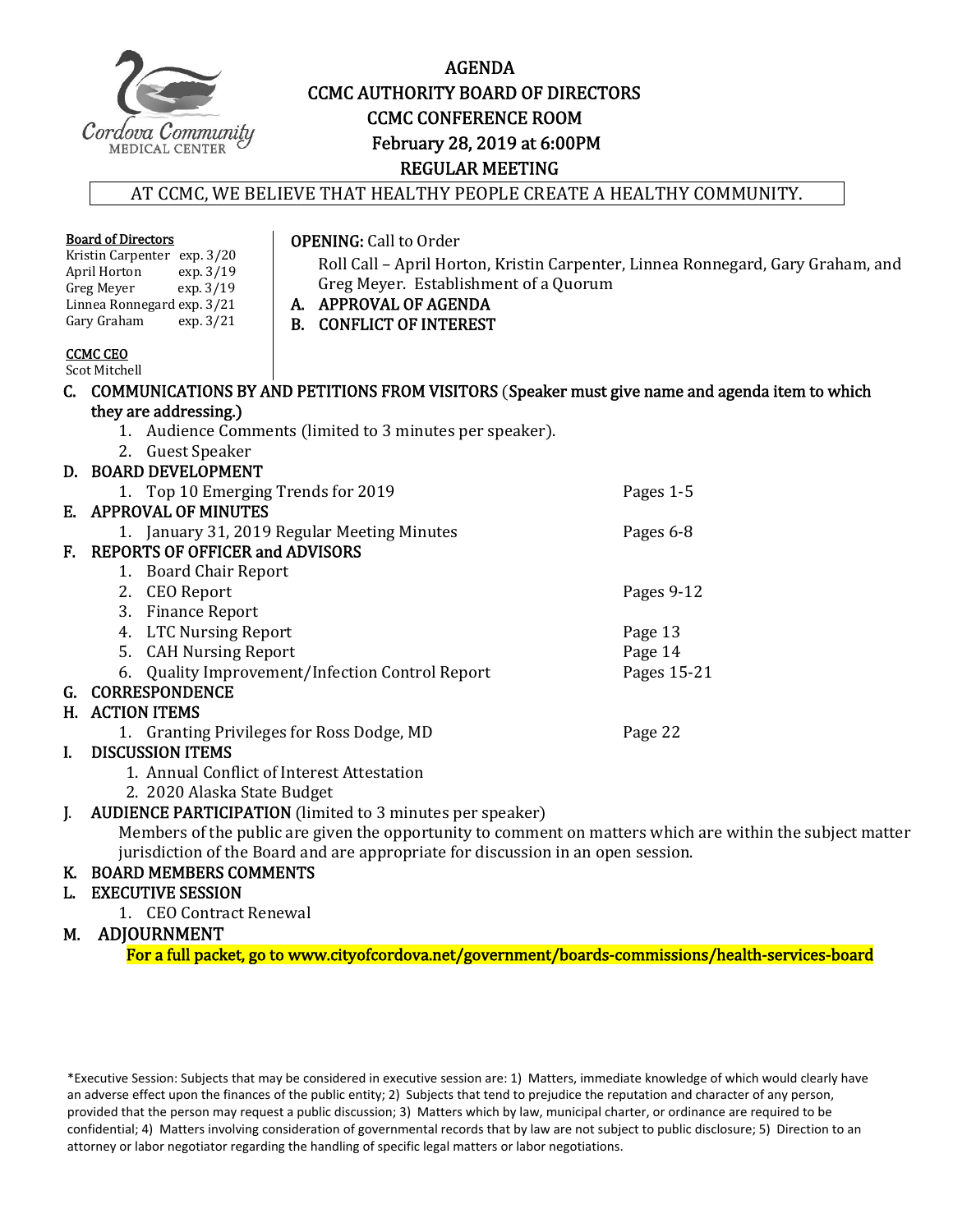# Trusteelnsights EMERGING ISSUES



Unrelenting forces and dynamic shifts demand the board's creative thinking and preparation for even more significant changes ahead • Hospitals and health systems

#### **BY LAURA P. JACOBS**

**A** s we head into the last lap of this decade, many trends will feel like a continuation of those we have dealt with throughout the past five to 10 years. Leading health care organizations, though, recognize that the next decade will be characterized by consumerism, personalized medicine, digital technology and artificial intelligence, and are evolving their cultures, business models and operational focus now in order to ensure success in the future. Here is our list of top 10 trends for

2019 and what trustees should be addressing in the boardroom:

#### **Core Trends**

The first six trends are unrelenting challenges; hospitals and health systems must continue to execute strategies to address them. Just because they aren't new doesn't mean they are any easier to address. In many respects, these six may be the most difficult trends to address because the "low hanging fruit" has already been picked. New



- must execute new strategies and approaches to address ongoing and emerging challenges.
- Dynamic shifts in the health care field are fundamentally changing the way care is purchased, delivered and organized.
- The next decade will be characterized by consumerism, personalized medicine, digital technology and artificial intelligence.
- Leading organizations are evolving their cultures, business models and operational focus now in order to ensure future success.

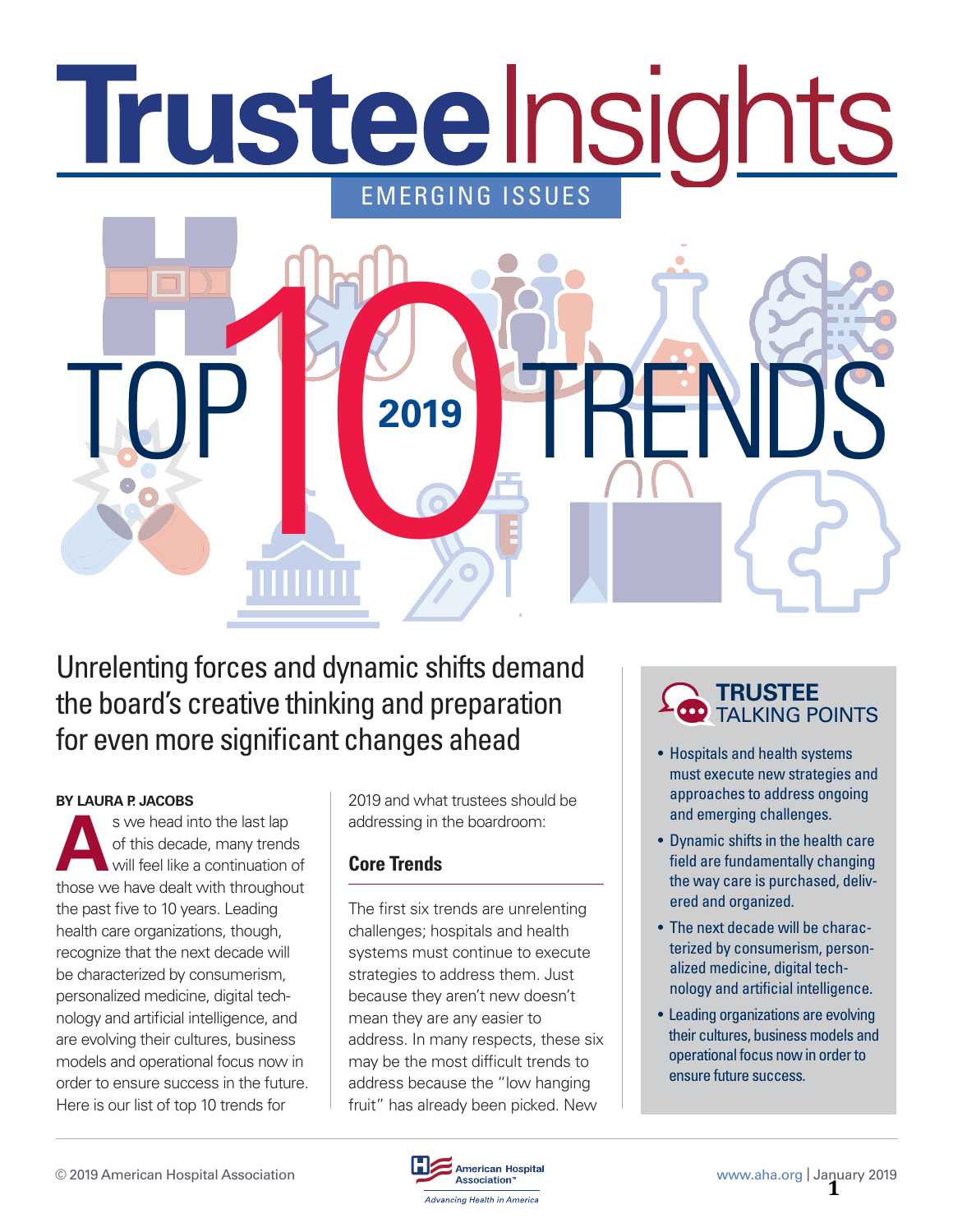# **Trustee** Insights.

strategies and approaches may be required to address the lingering challenges.

### **1 Economic pressures**

Financial constraints continue to be the number one concern of most CEOs. This is due to the fact that expenses (wages, benefits, supplies, drugs, information technology [IT], facilities, interest rates)

are rising faster than revenues. Health plans are giving limited or no increases as they strive to keep premium increases



low, and a rising percentage of revenues is represented by government payers (Medicare, Medicaid), which typically cover less than full costs. Demands for capital continue to be high (new/replacement facilities, IT), and some organizations will face the additional challenge of higher costs of capital due to bond downgrades.

Hospitals and health systems will seek to realize greater economies through mergers and acquisitions, right-sizing clinical programs and continually applying lean principles to achieve sustainable efficiencies. Cost-cutting approaches must move beyond "across the board cuts" to utilizing robust analytics, simulation modeling and strategic analyses to identify sustainable ways of addressing labor, nonlabor and pharmacy expenses, as well as unwarranted clinical variation.

**Trustees should discuss:** What is the organization's five-year financial horizon? Are strategies being activated to ensure that cash flow

can fund capital needs? Can some IT purchases be completed as an operating expense versus a large upfront capital cost? What is the gap between Medicare payments and the costs for those patients, and what actions are being taken to close that gap? Has the organization created a sound clinical service portfolio across the system that optimizes resources and clinical outcomes?

### **2 Demographics and health status**

Societal trends continue to point to an older, sicker population in most local communities. Some rural populations are actually shrinking, and many urban areas are increasingly complex, with great disparities in health status across the population. Obesity, chronic disease and opioid dependencies

continue to plague most communities and require targeted, coordinated strategies to effect



a turnaround. Many health care organizations are recognizing that, unless social determinants of health (housing, food, income disparities) are also addressed, making a lasting impact on the general health status of the community will nearly be impossible.

**Trustees should discuss:** How are population, demographic and socioeconomic trends being taken into consideration in the organization's local community, operational and clinical strategies? Are there active efforts underway to coordinate with community organizations to impact the social determinants of health? Is the organization leading by example by driving a health and wellness orientation among its own employees?

### **3 Service area dynamics**

The forces of disruptive innovation are continually evolving, with the blurring of lines between providers, payers, pharma and retail organizations. Examples include the CVS/Aetna merger, Walmart and

Humana, and many provider-sponsored health plans and payerowned provider networks. Private



equity-backed ventures are entering many local communities, providing primary care, virtual care, chronic disease management and population health programs, just to name a few. Employers are increasingly taking a leading role in organizing networks to manage the health of their employees. These trends are accelerating at a rapid pace and are likely to get even more "interesting" in the years ahead.

**Trustees should discuss:** What is the organization's strategy to anticipate these changes in service area dynamics? Will the organization pursue new models and potential partnerships, or is it better positioned to focus on its traditional role and core strengths? What are the risks of ignoring new entrants or nontraditional competitors? What criteria exist to evaluate potential partnerships or new ventures?

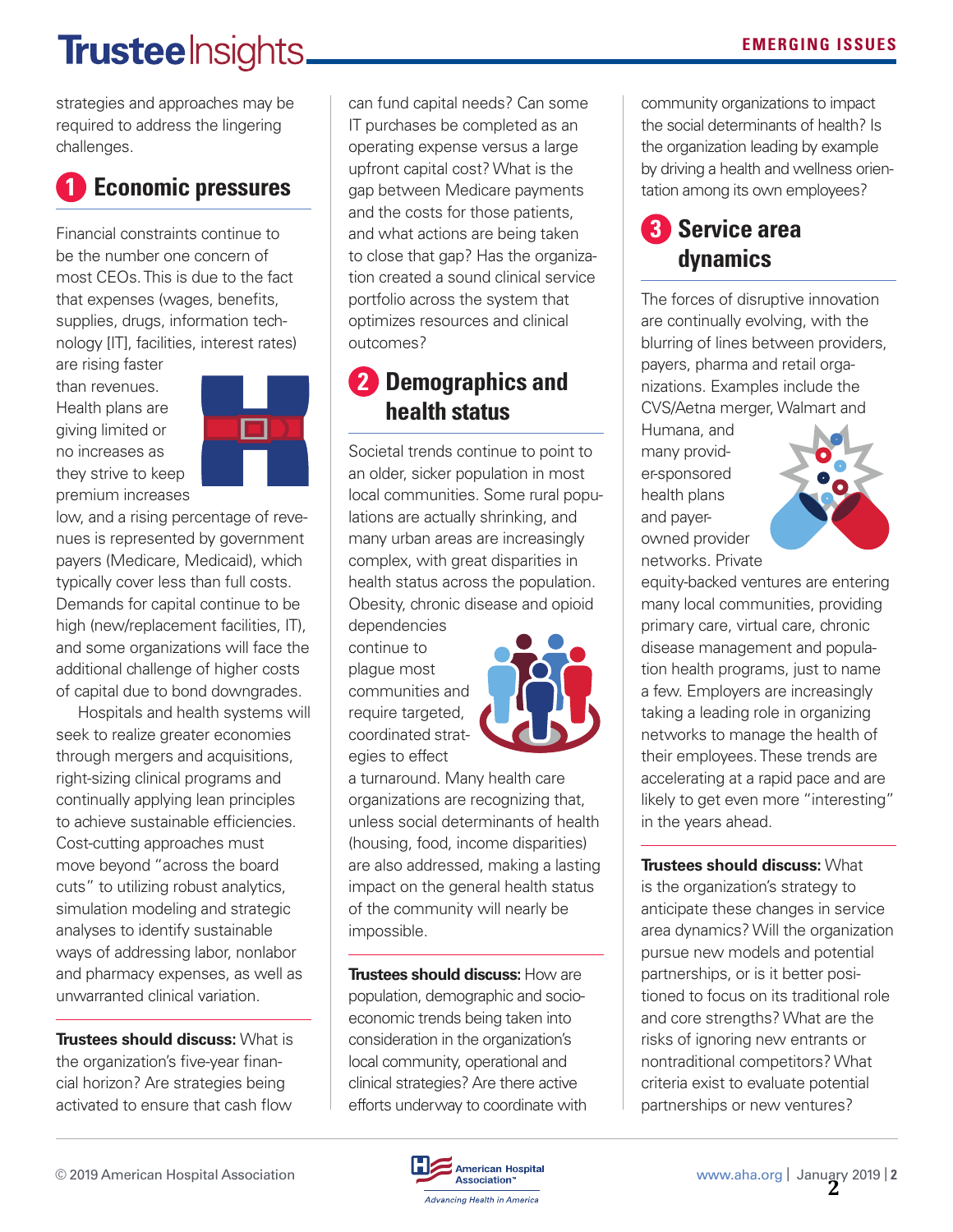# **Trustee** Insights.

#### **4 Technology and biotechnology**

Digitally enabled health care will provide exciting opportunities to diagnose and treat patients more precisely and less invasively. Yet choices will have to be made, given limited capital resources and clinical priorities. 3-D

printing, as its application expands, will create opportunities to change the way academic medical centers train



physicians, will refine presurgical planning, and provide new hope for some patients; it may also change the way equipment is repaired and serviced.

Cybersecurity will remain a top priority for all organizations, and especially health care organizations, which produce extraordinary volumes of data from monitors, sensors, electronic health records, and financial and other operating systems. Organizations that diligently protect, yet optimally utilize, the valuable data available to them will have an advantage in delivering high quality, efficient, personalized care to patients.

#### **Trustees should discuss:** What

is the organization's cybersecurity strategy, and is it regularly evaluated for adequacy? What criteria are being used to evaluate new biotechnology purchases? How is the organization optimizing the IT and technology already available? (Is there a data governance structure in place to ensure that data is informing decision making in an effective and efficient way?)

#### **5** Public policy, politics **and regulations**

Governmental decision making will always be a part of the health care equation, and 2019 will be no different. At the federal level, the Centers for Medicare & Medicaid Services will continue to evolve payment models to shift from pure fee-for-service to greater reliance on value-based payment, including those with downside risk (for example, accountable care organi-

zations and mandatory bundles). Any radical changes are unlikely at the federal level, but watch for changes in



your state: e.g., Medicaid reform, changes to insurance regulations, and/or transparency requirements.

**Trustees should discuss**: Do you receive regular education regarding changes in regulations and state and federal policy? Do the organization's financial plans anticipate or take into consideration changes in policy that could impact revenue or expenses? How is the organization performing under existing value-based payment arrangements?

## **6 Human capital**

The health care workforce will continue to undergo changes on multiple fronts. Most health systems must grapple with an aging workforce yet must respond to the needs and expectations of a multicultural, multigenerational team. Addressing burnout at all levels of the organization will be important as

these continual challenges and pressures to reduce costs and achieve higher performance targets stress the organization and individual employees.

Low unemployment and shortages in some key jobs (e.g., physicians, nurses and technology) will require new strategies for recruitment and retention. Addressing the gap between reimbursement

increases (low) to compensation expectations (rising) from physicians to staff employees will

require new approaches to compensation, benefit and incentive structures. Leadership requirements will continue to evolve, as population health management, consumerfocused strategies, and larger and more complex health systems will require cultural shifts throughout the organization.

**Trustees should discuss:** Does your organization have a plan to address all aspects of the human-capital value chain, including talent acquisition, management, development, compensation and benefits? What is the investment in leadership development to ensure both continuity and effective leadership throughout the organization? Does the organization have an intentional approach to building an agile, resilient culture?

#### **Potential Game Changers**

The next four trends illustrate dynamic shifts that are fundamentally changing the way health care is purchased, delivered and

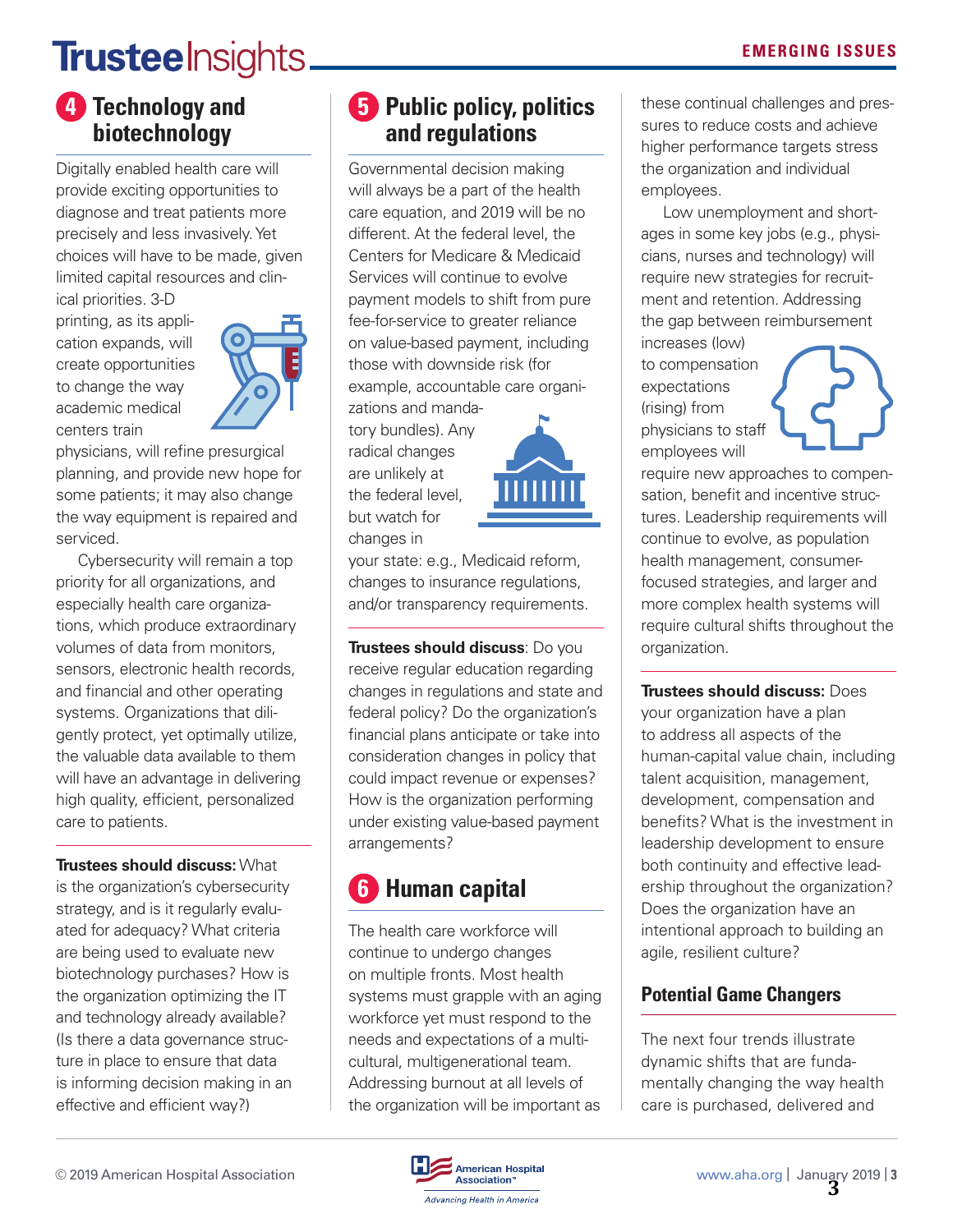# **Trusteelnsights\_**

organized. These trends demand the board's and management's creative thinking and preparation for even more significant changes ahead.

# **7 Consumerism**

Informed and connected consumers will have higher expectations for Uber-like responsiveness and accessibility. This isn't particularly new; but with companies like Amazon, Apple, CVS and other consumer-oriented organizations playing a bigger role in health care, the stakes are much higher for the competition for consumer loyalty. With watches and other wearables tracking many aspects

of individual health, and a physician visit just a click away via a virtual televisit, patients will have no patience



for two- to three-week waits for office visits or results reporting. And the "marketplace" for health care "shopping" via Amazonlike platforms will increase the demand for real price transparency and rational fee structures.

**Trustees should discuss:** What is your access strategy? Is it incorporating multichannel approaches for communicating with and providing care to patients? What is the "brand experience" across your health system? (Is it consistently delivering to patients what you intend?) Have you developed a "retail" pricing strategy to be prepared for online price comparisons?

# **8 Artificial intelligence**

Plan for a digitally enabled workforce. As artificial intelligence (AI) expands across many health applications, and digital tools facilitate better information sharing across

multiple platforms, the impact on the roles, responsibilities and expectations of individuals across



the workforce will be profound. AI won't take the place of humans, but it can eliminate repetitive tasks and allow clinicians and other care team members to work at the top of their licenses. Some roles could be eliminated, but others may be created — requiring new training or skill development. The availability of predictive analytics can facilitate the ability to ensure the right care at the right time, as long as there is clarity around what actions must be taken and who will take the action based on the data presented.

**Trustees should discuss:** Does the organization have a strategy to enable AI, and, if so, has it considered the impact on the workforce (e.g., different productivity expectations and/or changes in responsibilities and relationships)? How are predictive analytics being deployed in the organization, and are their uses actually driving change in care team roles and accountability for action?

## **9 New Care Models**

The evolution of the care delivery model to incorporate family or other caregivers, community

resources and other "nontraditional" approaches will be necessary to be responsive to the demographic changes, complex disease states and consideration of social determinants of health. Care that has traditionally been provided in the hospital is continuing to shift to the home or outpatient setting. Advanced practice providers, such as nurse practitioners and physician assistants — not to mention nutritionists, pharmacists and social workers will play an increasingly visible role in care delivery.

Widespread availability of genomic testing will create the need for physicians and other clinicians

to be prepared to respond to new questions from patients armed with detailed information about



their bodies. Care protocols will be personalized to address specific genomic characteristics.

**Trustees should discuss:** Have service line strategies and organizational objectives incorporated new care models considering health care at home, expanded care teams, and precision health? How are health outcomes being measured to ensure that quality and cost of care are improving as these care models evolve?

# **10 System transformation**

With all of the aforementioned changes, the core care delivery model of health care organizations must also adjust. As payment models continue to shift to value-

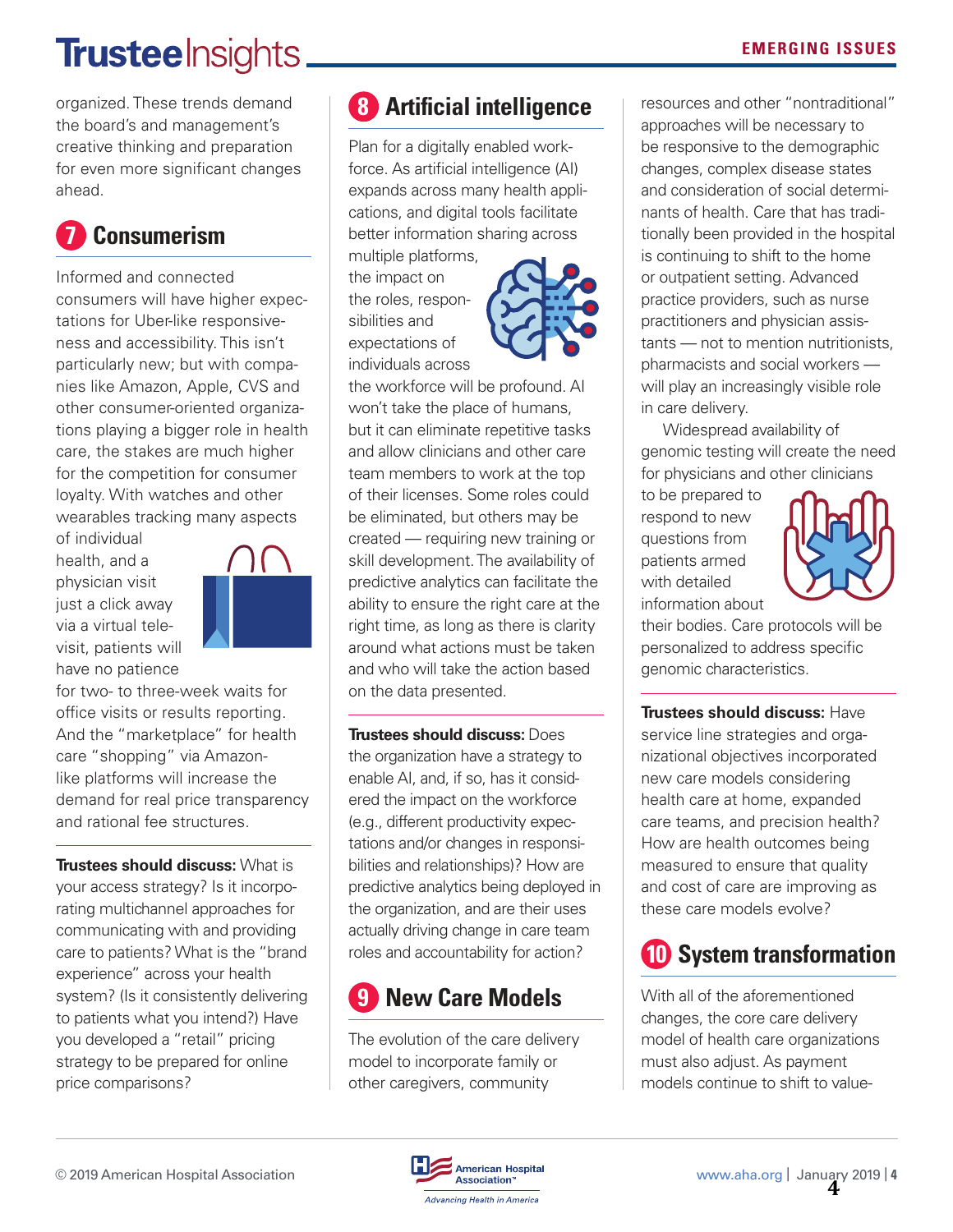# **Trustee** Insights.

based payment; as the pressures to reduce costs intensify; and as opportunities for many interesting partnerships present themselves, hospitals and health systems will have to question traditional ways of financial forecasting, strategic planning and even the option of outsourcing key functions. As payment models shift to risk for the total cost of care — whether in episodes of care (bundled payments) or in per capita costs — traditional metrics



of success (such as emergency department visits or inpatient days) will have to change.

Some organizations will outsource

back-office functions such as revenue cycle, IT support, and population health management rather than build the infrastructure themselves. Health systems will continue to expand "upstream" (payer strategies) and "downstream" (retail and consumer strategies) through partnerships or other means, resulting in increasingly complex organizations.

**Trustees should discuss:** Is our strategic plan oriented to be "futureback" — starting with a clear definition of how to be positioned in the future, and then mapping the changes required to get there? Do we need to continue to be a "full service" organization, or should we partner with others to provide services, functions or capabilities in

#### **TRUSTEE**  TAKEAWAYS

Your board should be addressing both familiar and disruptive trends over the course of 2019. Questions for deliberation could include:

- Has our organization created a sound clinical service portfolio that optimizes resources and clinical outcomes?
- How are population, demographic and socioeconomic trends being taken into consideration in our strategic plans?
- What is our organization's cybersecurity strategy, and is it regularly evaluated for adequacy?
- Do our financial plans anticipate or reflect changes in public policy that could impact revenue or expenses?
- Does our access strategy incorporate multichannel approaches for communicating with and providing care to patients?
- Do we have a strategy to enable AI, and does it address how workforce responsibilities and relationships are affected?
- Have our service line strategies and organizational objectives incorporated new care models (e.g., precision health)?
- Does the composition of our board reflect the role the health system is playing now and desires to be in the future?

a more cost-effective manner? Does the composition of our governing board reflect the role the health system is playing now and desires to be in the future? Has the governance structure been evaluated to minimize duplication and unnecessary complexity?

#### **Conclusion**

As we have experienced in recent years, the drivers of change are many and are originating from multiple fronts. While challenging us on a

day-to-day basis, we also have the opportunity to harness these changes into opportunities for improving the health of the community, and for creating optimal experiences for patients and staff. In times like these, a quotation from Peter Drucker seems apt: "The greatest danger in times of turbulence is not the turbulence; it is to act with yesterday's logic."

#### **Laura P. Jacobs, M.P.H.** [\(Laura.](mailto:Laura.Jacobs@ge.com)

[Jacobs@ge.com](mailto:Laura.Jacobs@ge.com)) is managing principal of GE Healthcare Partners. She is based in Los Angeles.

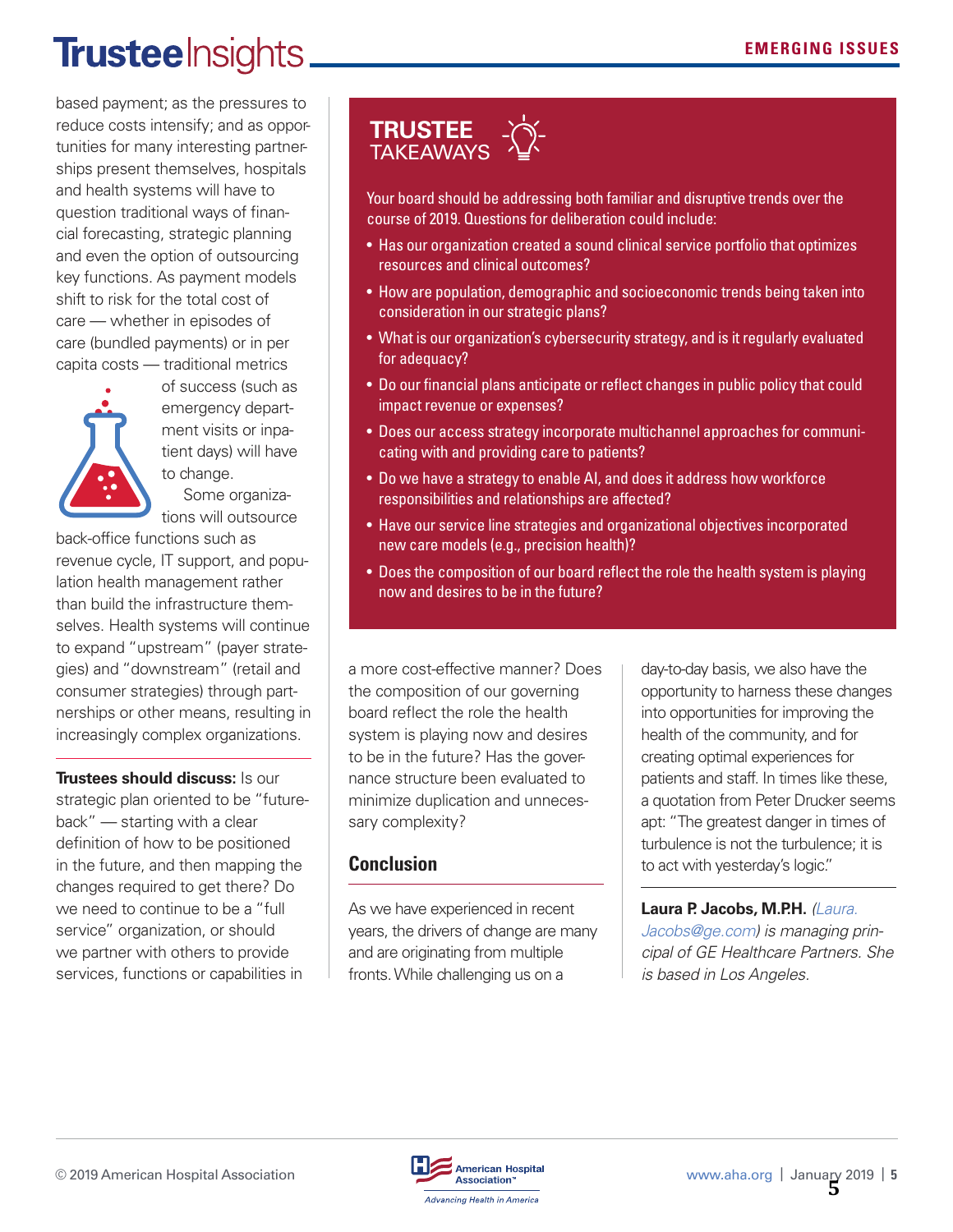#### **Minutes CCMC Authority – Board of Directors CCMC Admin Conference Room January 31, 2018 at 6:00pm Regular Meeting**

#### **CALL TO ORDER AND ROLL CALL –**

 **Kristin Carpenter** called the Board Meeting to order at 6:00pm.

Board members present: **Kristin Carpenter, Linnea Ronnegard, April Horton, Gary Graham and Greg Meyer.** 

**A quorum was established.** 5 members present.

CCMC staff present: Scot Mitchell, CEO; Randall Draney, CFO; Kelly Kedzierski, CAH DON; Kadee Goss, LTC DON; Dr. Hannah Sanders, Medical Director, and Faith Wheeler-Jeppson, Compliance Officer.

#### **A. APPROVAL OF AGENDA**

 **M/ Graham S/ Meyer** "move to approve the Agenda." **5 yeas, 0 nay Motion passed.** 

**B. CONFLI CT OF I NTEREST** ~ None

#### **C. COMMUNI CATI ONS BY AND PETI TI ONS FROM VI SI TORS**

- **1. Audience Participation** ~ None
- **2. Guest Speaker** ~ None
- **D. BOARD DEVELOPMENT None**

#### **E. APPROVAL OF MI NUTES**

**M/ Horton S/ Meyer** "move to approve the January 7, 2019 Special Meeting Minutes as presented".

 **5 yeas, 0 nay Motion passed**

#### **F. REPORTS OF OFFI CERS and ADVI SORS**

- 1. **2017 Audit Report** Shaun Johnson with DZA reviewed the 2017 CCMC Financial Audit Report with the Board answering any questions that they may have had. A hardcopy of the Audit report was put into the permanent record.
- 2. **Board Chair Kristin Carpenter** reported that she had compiled the data from the CEO evaluation and provided a summary for review by the board. Kristin also reported that she and Scot had attended the Cordova Healthcare Collaboration meeting facilitated by Agnew Beck. Kristin will provide more information on future collaboration meetings as it comes available.
- 3. **CEO Scot Mitchell** reported that his written report is in the packet. A few additional items are that he has received notice from the State of Alaska that CCMC is in full compliance from the recent Survey. Scot and City Manager Alan Lanning were on a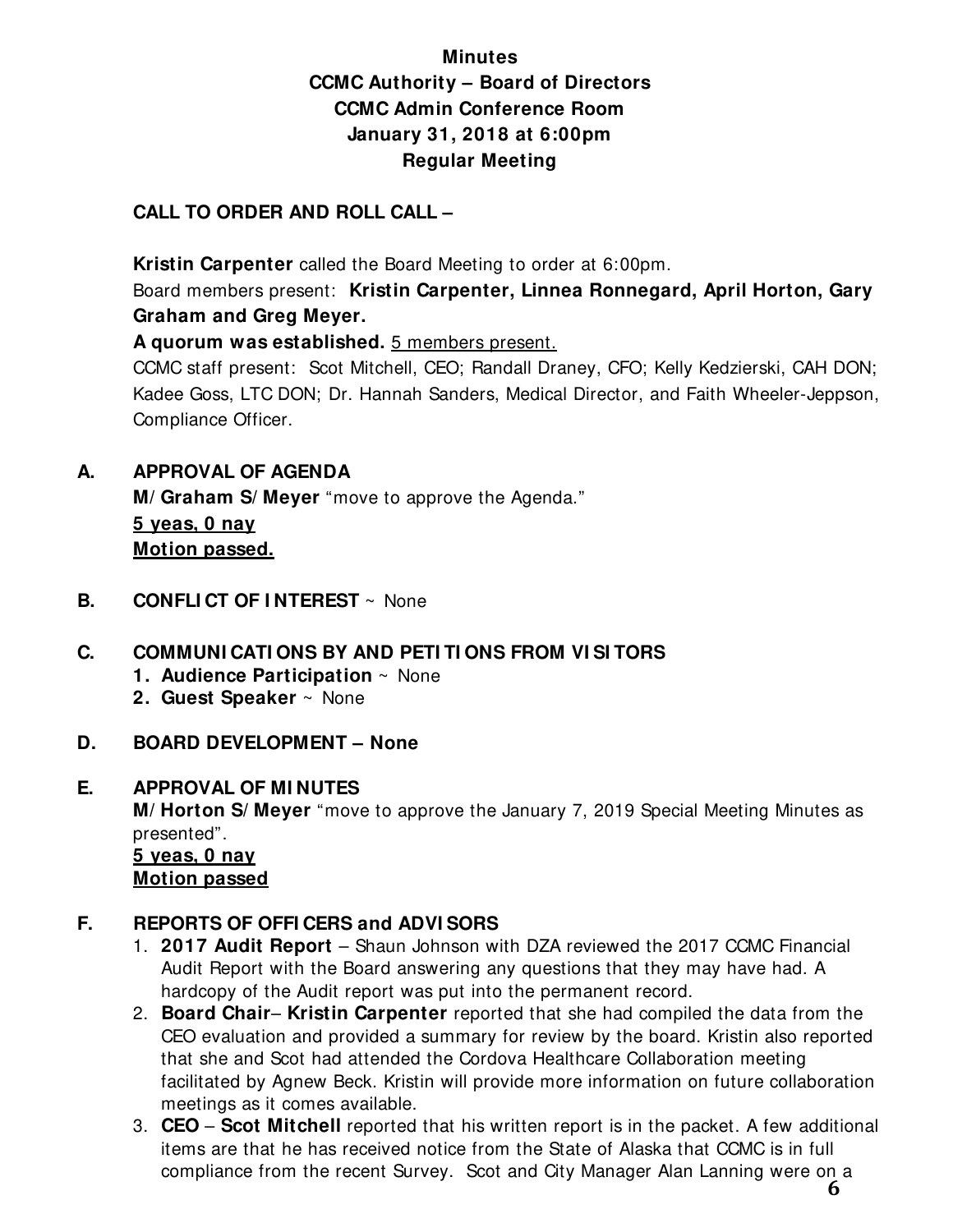PERS call several weeks ago, he will provide more information as it becomes available. CCMC will need to perform our Community Health Needs Assessment this summer. We have interviewed three candidates for the Physical Therapist position, two temporary and one permanent. And Scot will be on PTO starting Saturday for his vacation to the lower 48.

- 4. **Medical Director Dr Hannah Sanders** reported that CCMC held an ER collaboration training with the Cordova EMS folks focusing on the point from the 911 call until patient arrival at the ER. We're doing external peer review.
- 5. **Finance Randall Draney** reported that the December 2018 financial report is in the packet, and also provided a handout at the meeting. At the request of the Board, Randall will request clarification in the Financial Indicators Report from DZA by excluding the PERS debt.
- 6. **LTC Nursing Kadee Goss** reported that her report is in the packet, some additional points are that the Survey report was great, our staff did a good job. The Occupational Therapist is talking about coming back again soon.
- 7. **CAH Nursing Kelly Kedzierski** reported that her report is in the packet, additionally we will be having a few new faces coming in as our travelers rotate. The CCMC/EMS training was great to experience. We had the SART Team come in and that was a great lesson for our Nurse's.
- 8. **Quality I mprovement/ I nfection Control Kelly Kedzierski** reported that last month the board reported the QAPI Plan. And there will be an Infection Control Meeting on this coming Tuesday.
- **G. CORRESPONDENCE ~** None
- **H. ACTI ON I TEMS ~** None
- **I.** DISCUSSION ITEMS ~ None
- **J. AUDI ENCE PARTI CI PATI ON** ~ None
- **K. BOARD MEMBERS COMMENTS** ~ None

#### **L. EXECUTI VE SESSI ON**

**1. CEO Contract Renewal and Performance Compensation** 

#### **2. Review of CEO Evaluation Summary**

 M/Ronnegard S/Horton "I move that the CCMC Authority Board of Directors enter into Executive Session for matters which by law, municipal charter, or ordinance are required to be confidential."

 The Board entered into Executive Session at 8:18pm The Board came out of Executive Session at 9:36pm

**M/ Graham S/ Ronnegard** "Based on positive performance reviews over the past 2 years the CCMC Authority Board of Directors approves a 10% performance compensation for the CEO based on his 2018 base salary."

### **5 yeas, 0 nay Motion passed 7**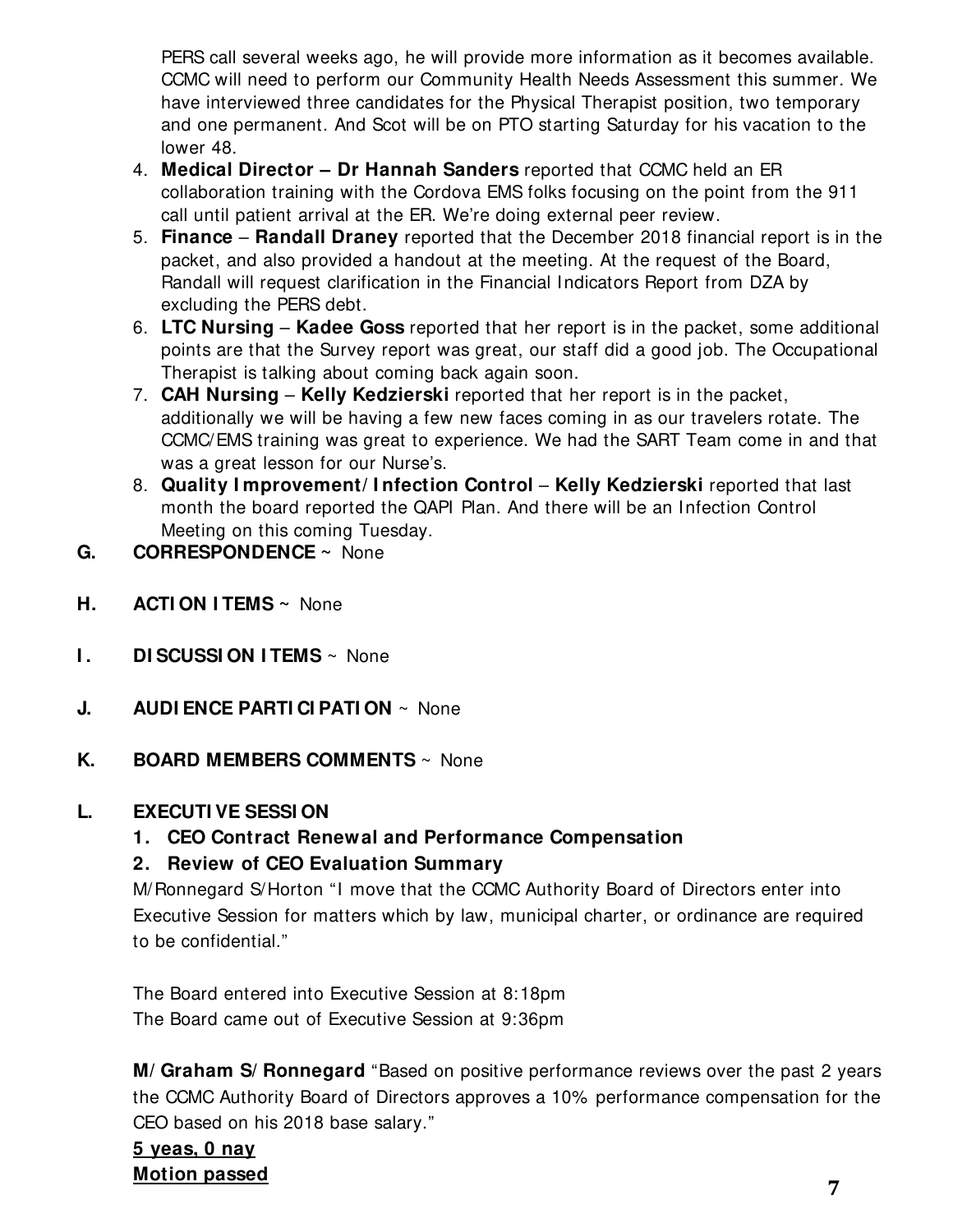#### **M. ADJOURNMENT**

**M/ Graham S/ Meyer** "I move to adjourn the meeting." **Carpenter** declared the meeting adjourned at 9:40pm.

**Prepared by: Faith Wheeler-Jeppson**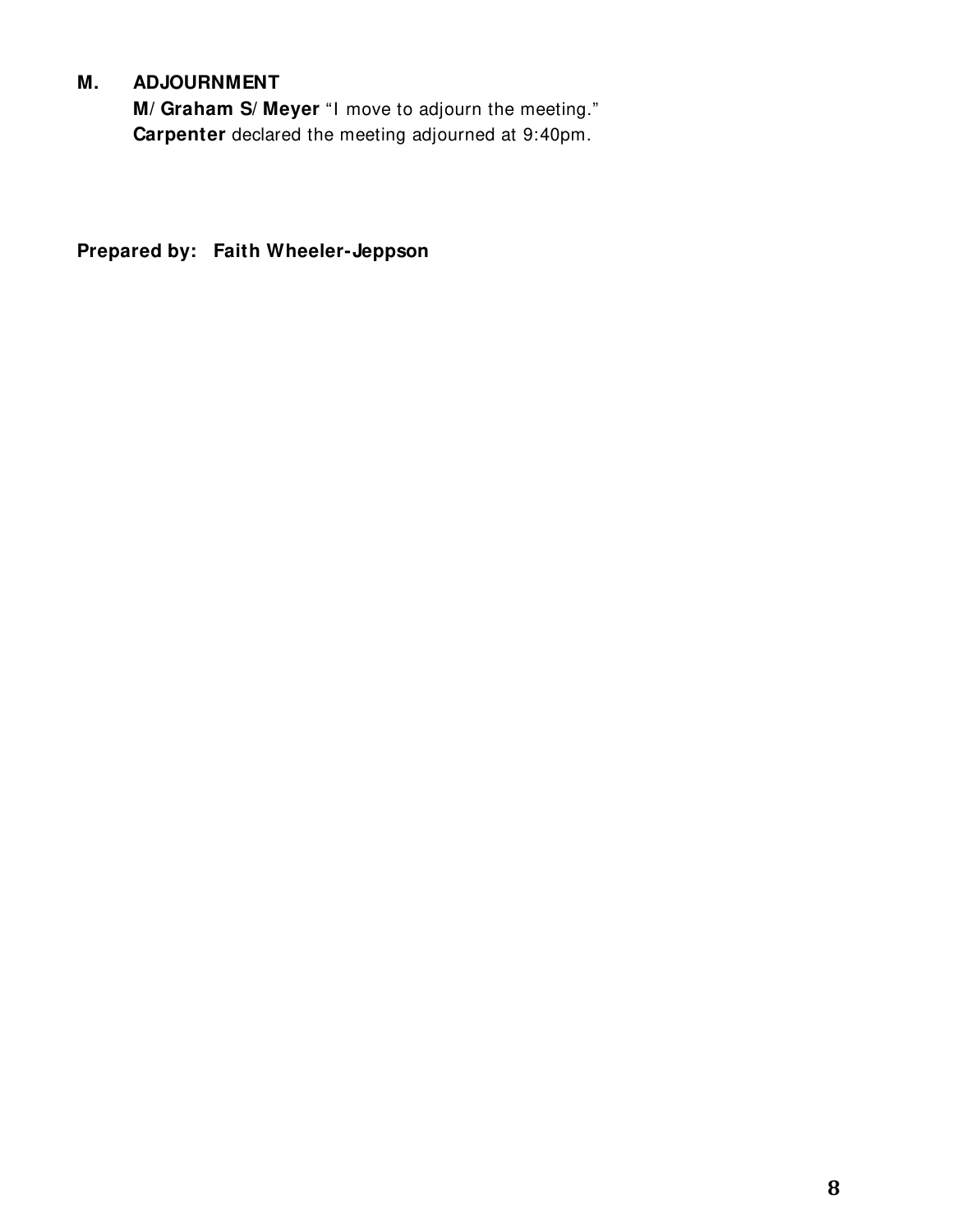

CEO Report to the CCMC Authority Board of Directors February 28, 2019 Scot Mitchell, CEO

#### The Big Picture

Governor Dunleavy introduced his 2020 budget to the Alaska Legislature last week. As expected, the proposed budget includes a total reduction of \$1.6 billion. Everyone is still looking through the proposed cuts to see how they will impact the State. The State Budget Director declared that the proposed budget represents a reduction of about 700 employees from the State payroll. One estimate of the economic impacts of this budget projected that more than 16,000 jobs will be lost state-wide as a result of these cuts. Below are some highlights of a couple areas that will impact CCMC and the Cordova community.

#### **Department of Health and Social Services:**

- The Department of Health and Social Services (DHSS) saw its overall budget of unrestricted general funds cut by 31%, or almost \$365 million.
- Medicaid services will be the majority of these cutbacks, and will see a cut of \$271 million, which equates to a 39.7% reduction. Here is a breakdown of these cuts.
	- o \$255.00 million: implementation of Medicaid cost containment measures and reform initiatives
	- o \$31.29 million: unidentified cuts
	- o \$8.27 million: eliminate Medicaid adult dental services
	- $\circ$  \$6.44 million: Medicaid reform 4<sup>th</sup> year efforts
- This reduction of \$271 million State funds will also result in a loss of nearly \$478 million from Federal matching funds. There are \$12.5 million of other funds cuts for a total negative impact on healthcare of \$761 million.
- Most of the Medicaid cuts are unallocated, so we still do not know the exact impact of this proposal.
- Here are a few more specific cuts.
	- o Behavioral Health is cut by \$1.3 million, or 2.5%
	- o Public Health Nursing is cut \$2.5 million, or 11%
	- o The overall Public Health budget is cut by almost \$2.8 million, or 6.4%
	- o Tribal Assistance programs are completely eliminated, resulting in \$16.9 million cuts
	- o Senior and Disabilities Services are cut \$358,000, or 1%

#### **Department of Education:**

- Since education funding is such a hot button topic in Cordova, it is noted the overall state funding for  $K 12$ funding is cut \$325 million, or about 25%.
- The direct cut to classroom funding amounts to \$333 million.
- The budget also eliminates a one-time increase of \$30 million that had been approved by the Legislature last year.
- There were some increases in a couple areas, the Alaska Postsecondary Education Commission and the Alaska Performance scholarships.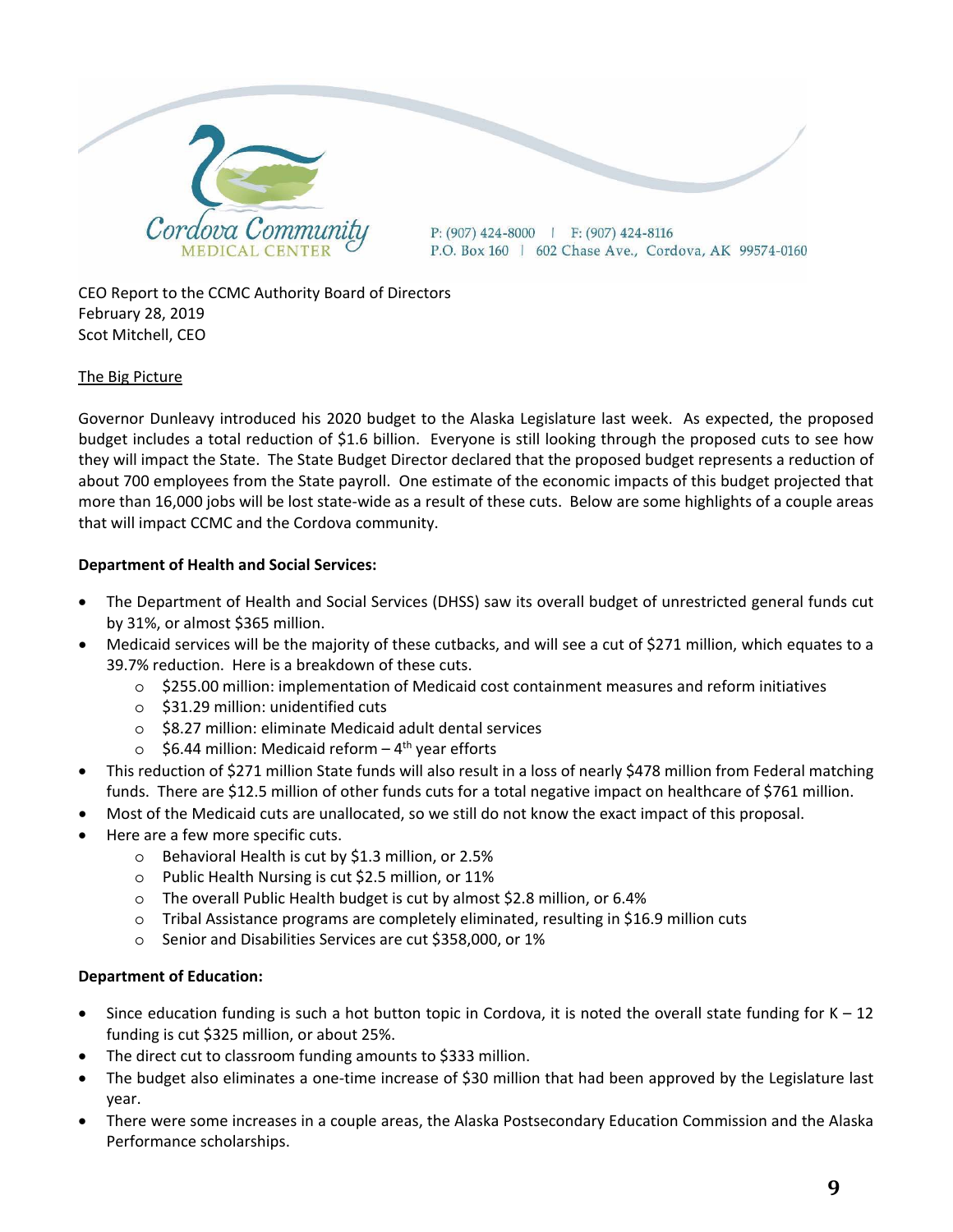#### **Department of Transportation:**

- Governor Dunleavy appears to be looking at potentially privatizing the Alaska Marine Highway System in the near future. The Department of Transportation will hire a qualified marine consultant to identify ways for the State to reduce the amount of funding it spends on AMHS. The analysis will research public/private partnerships, and other options with a targeted implantation of July 1, 2020 for any changes.
- The total funding cuts to AMHS will be \$97 million.
- AMHS will be asked to move to other service options to save money for the State, and to promote economic growth in affected areas.

If these proposed cuts become a reality, it will have dire impacts on the entire healthcare industry in Alaska. The Alaska State Hospital and Nursing Home Association, of which CCMC is a member, is taking the lead to help prevent the catastrophic effects this budget will have on hospitals in Alaska. We may need to ask Board Members to help with communicating the need for a sustainable health care infrastructure in Cordova to our elected representatives. We'll keep you updated on these, and any other legislative issues throughout the current session.

#### Status Updates

#### **Service:**

- The ongoing saga of our implementation issues with our new EHR continues. Last month we had a representative from Evident onsite to conduct a review of our issues, and to develop an action plan for correcting the problems. We are now reviewing the recommendations for the action plan, and will be starting the enhanced training program soon. Part of the training plan will involve bringing trainers from Evident onsite to help with targeted training for staff. We continue to experience billing issues, which do have a negative impact on our cash flow. This is the biggest priority that we're working on.
- Due to the considerable number of emergency incidents that CCMC has to respond to, we recently started researching online incident management systems that will help us to improve our emergency preparedness and emergency response activities. We have a committee of several CCMC staff members, along with representatives from the City of Cordova Emergency Management team that have been reviewing various systems, since we hope to be able to have a system that can be used jointly by the City and CCMC during planning and actual events. We have now narrowed our options down to three systems. We are spending a couple weeks now of actually trying out these systems to see which one will make the most sense for us.
- At the November 29, 2018 CCMC Authority Board of Directors meeting, Clay Koplin, CEO of the Cordova Electric Cooperative gave a presentation on the project that he has been working on where CCMC could become a partner on an exciting new use of technology for the provision of electrical utility service here in Cordova. We recently received notice that the ArpaE has approved most of the project, with a few more steps before final approval. This is exciting news, and we're hoping that this project ultimately receives final approval to move forward.

#### **Quality:**

- As mentioned previously, we had our CMS recertification survey for the nursing home the week of December 10<sup>th</sup>. We have had the re-surveys completed and we have been found to be in substantial compliance with the Plans of Correction. I want to thank our staff for the amazing work they have done to make these quality improvements! The people of Cordova are lucky to have such dedicated healthcare professionals ready to provide high quality health care in their time of need.
- We will have our first Physician Assistant student doing clinical rotations as part of the affiliation agreement with the University of Washington School of Medicine this summer.

#### **Finance:**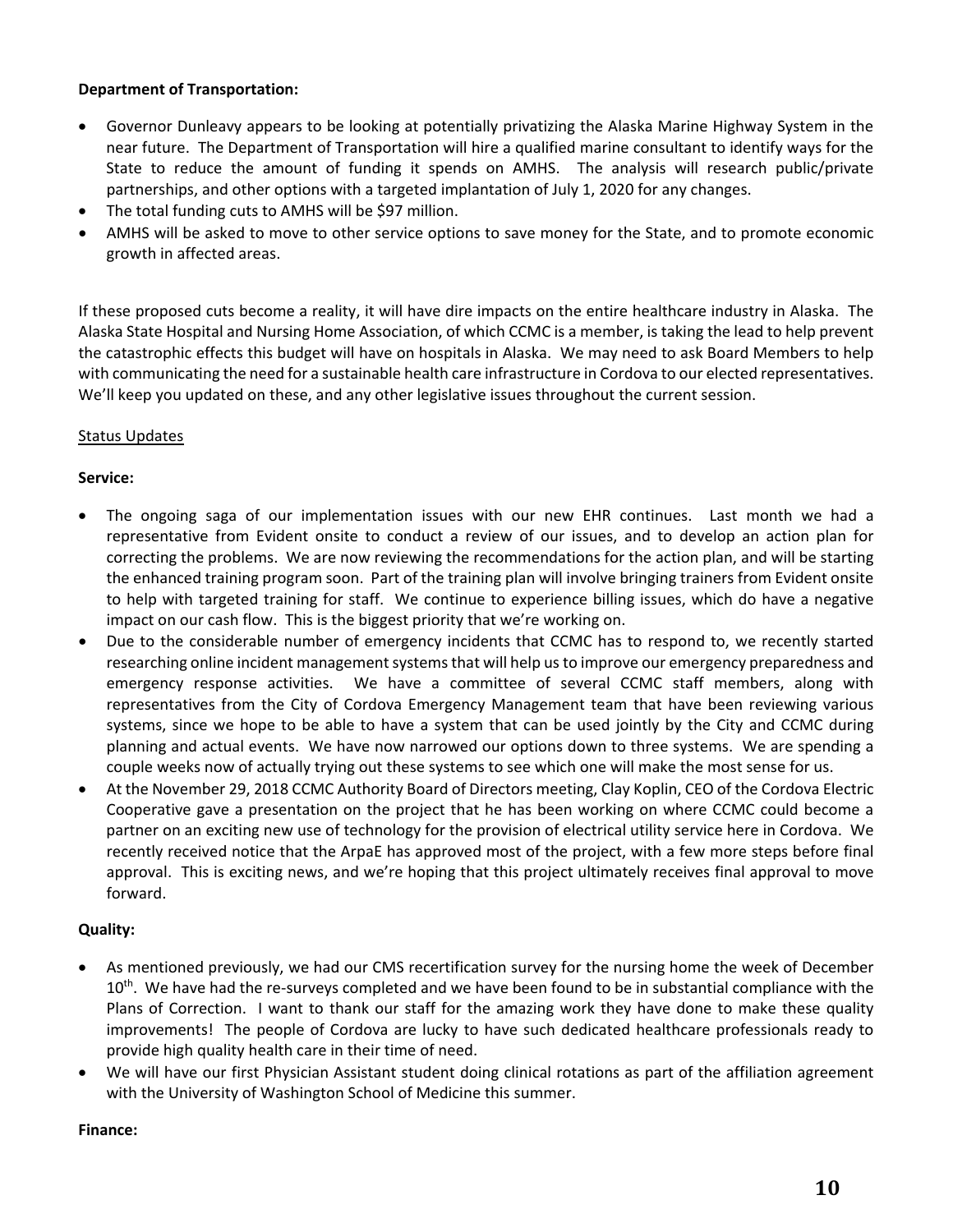- Governor Dunleavy recently submitted his proposed 2020 budget to the Legislature. The budget includes cuts of \$1.6 billion, across most State departments. As mentioned above, if this budget is approved it will have devastating impacts on the entire State. We have an agenda item to discuss this further at the meeting.
- As noted, we are still dealing with significant issues with our EHR system. We have several staff members meeting weekly with Evident to try to get the financial system issues corrected so we can get accurate financial statements to the Board.
- Heidi Voss, Pharmacist, has recently completed a review of the impact of the 340B program on our retail pharmacy. The 340B program involves a lot of record keeping and requires additional work for our pharmacy staff. These additional requirements were fruitful, asthe 340B program resulted in just over \$200,000 in savings for the pharmacy last year. These funds are able to be used by CCMC to cover expenses of other services that do not cover their costs.
- Alan Lanning and I had a phone conversation with several of the key PERS leadership members from the State about our issues with the PERS obligations. This call took place during the transition to the new administration and they asked us to give them some time for the new staff to come on board and be briefed on our concerns. They did let us know that there are several other entities in Alaska with the same issue, so we are not alone. We are trying to get a follow-up phone call scheduled with the new PERS team, and will update you once that occurs.

#### **People:**

- Randall Draney has been interviewing candidates for the Business Office Manager position that could potentially lead to a role as a Controller, with the right candidate. This position will provide us with the hands on experience we need to move our internal revenue cycle management processes to a higher level. This will provide improvements to our billing procedures.
- We have recently hired a new Physical Therapist who will be taking this positon as a permanent role. The new person will be starting April 15, 2019. I want to say thank you to Mitchell Luce, who has been providing Physical Therapy services to CCMC patients for the past eight months. He has done a wonderful job for our patients. Chip Hurst has come back to CCMC and will cover the Physical Therapy services until our new person starts.
- Andrew Goss has been hired as our new Dietary Manager.
- Due to some unforeseen issues, and the ferry being down for a while, the new full time Radiologic Technologist has been delayed, but is expected to be here in early March.
- Sound Alternatives has been actively recruiting to fill our two Licensed Clinical Social Worker positions, which have been covered by temporary staff. This is an extremely difficult position to fill due to a national shortage of this profession. We expect to be offering one of the positions to a candidate very soon, and will continue the recruitment efforts for the other position.

#### **Growth:**

- Dr. Wesley Gifford came to CCMC for his first Pediatrics clinic on February 19<sup>th</sup>. By all accounts, this was a successful visit, and Dr. Gifford's next clinic will be held on May 3<sup>rd</sup>.
- At the February Board meeting, we are presenting the Medical Staff Application from Dr. Ross Dodge, MD to the Board for the granting of privileges. Dr. Dodge is the physician who interprets the sleep study tests for us as part of this new program.
- The sleep medicine program continues to slowly grow. As the word gets out about the new service, we are seeing additional patients seeking this service.
- I have been having discussions with Dr. Sanders regarding provider recruitment for the clinic and emergency room. We are currently exploring the possibility of adding an Advanced Practice Provider, such as a Nurse Practitioner or a Physician Assistant. Adding this type of provider could allow us some flexibility in meeting the needs of our patients and residents.
- We have had some recent conversations with a Nurse Practitioner about CCMC. This person has a lot of experience, and can also perform wound care services. Wound care is a service we've been discussing forsome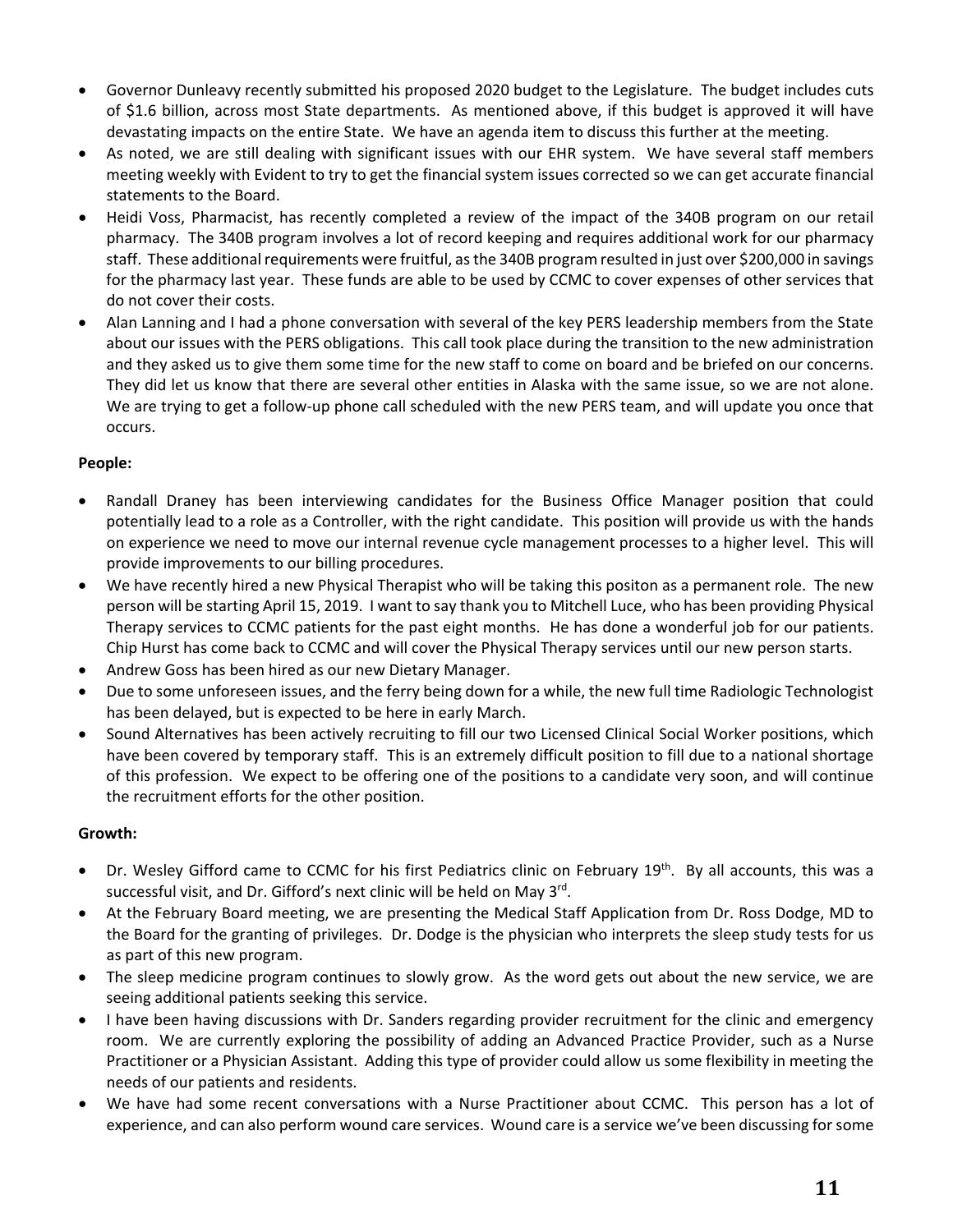time now, and this could help us accept patients who have that type of need. We routinely receive referral requests for patients requiring wound care, but we have not been able to accept those patients because we don't have that service available.

 Recent conversations have taken place with a Board Certified Emergency Medicine physician who is interested in coming to CCMC. This physician lives in Alaska, but is not available until later this fall.

#### **Community:**

- CCMC staff has been working with other community entities to plan for the Cordova Health Fair. The Health Fair is scheduled for April 27, 2019. Historically, CCMC and NVE will alternate the responsibility for facilitating the planning for the health fair. This year it is CCMC's turn, and Holly Urton has done an amazing job tackling this big project. I want to say thank you to Holly, Kadee and the other staff members who have helped with the planning for this year's health fair. The willingness to take on extra duties such as this, goes to show how dedicated the team is here at CCMC!
- CCMC, along with the City of Cordova and the Native Village of Eyak continue a dialogue regarding the potential for improving collaboration in the healthcare field between these entities. We have had a second smaller, joint meeting and are continuing to work on next steps. We will continue to work towards a solution that is best for all the citizens of Cordova.
- CCMC continues to prepare for the Alaska Shield 2019 statewide disaster exercise. We've had some preliminary discussions with our own staff and state and local emergency preparedness staff on how CCMC will participate. While there are still plenty of unknowns, the initial plan will include multiple terrorism attacks across the state. CCMC will participate along with the City in this multi‐day exercise. We are going to serve as a Point of Distribution for medicationsto treat the agent that will be involved in the drill. This will involve mass dispensing of medications to the members of the community.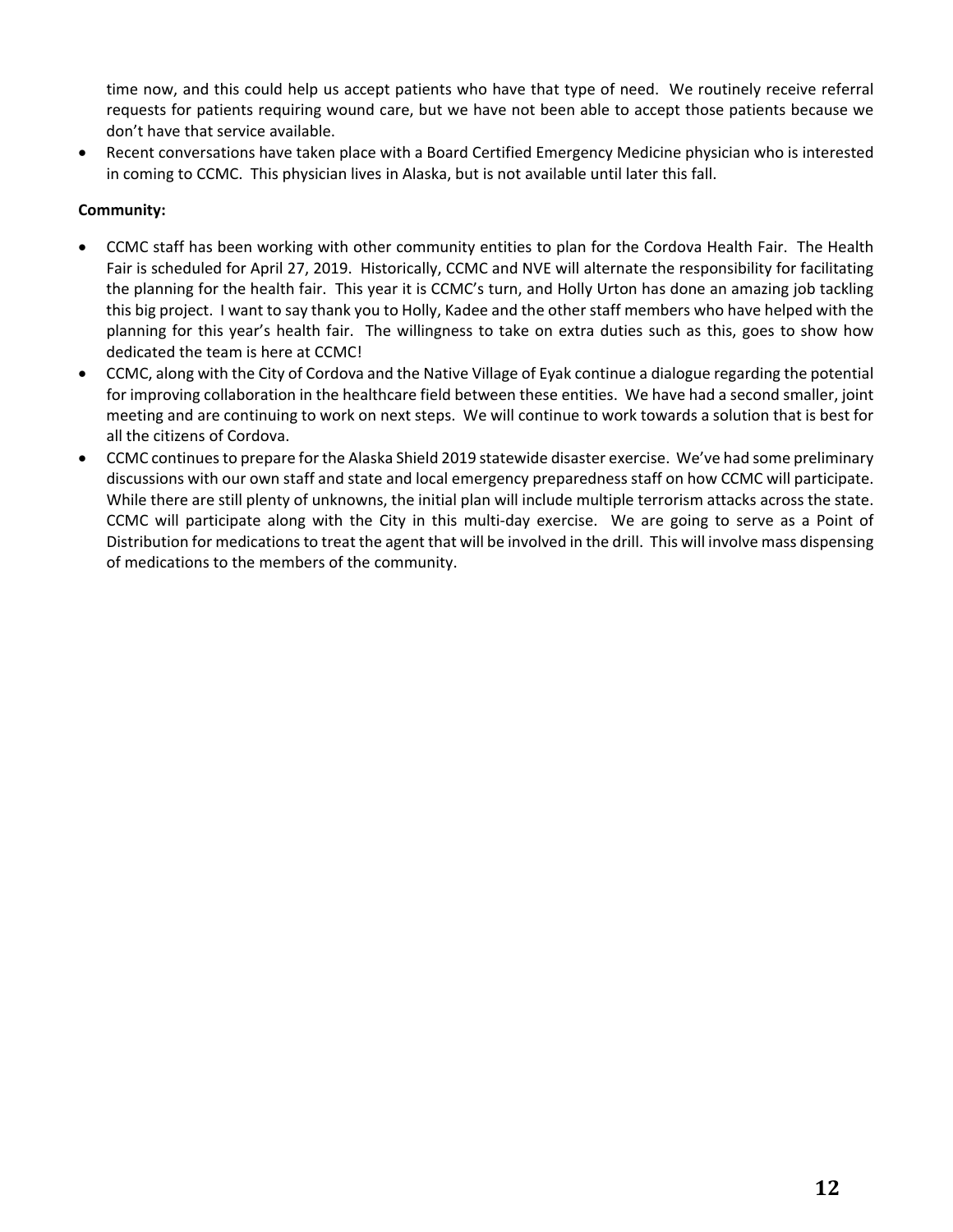To: CCMC Authority Board of Directors From: Kelly Kedzierski, RN RE: February 2019 Nursing Update

- Staffing:
	- Nursing staffing continues to be adequate. We had two traveler nurses assignments end and welcomed 2 new travel nurses to our team. They are both doing an excellent job. We are pleased to have them as part of our team here at CCMC.
- Census:
	- LTC census is 10. Currently, we have 1 swing bed occupied.
- The ongoing challenges:
	- Surveys-Continue with the current plans and prepare for the CAH survey in the near future.

Training-

- On February  $5<sup>th</sup>$  and  $6<sup>th</sup>$ , 2018 nursing staff had lab a competency in-service.
- On February  $12<sup>th</sup>$  and  $13<sup>th</sup>$  four members of our staff participating in TEAM training where they learned "**T**echniques for **E**ffective **A**ggression **M**anagement"
- CCMC has been having all nursing staff, registration and ancillary staff continue education and training in the Evident EHR.

Kelly Kedzierski, RN

CAH-DON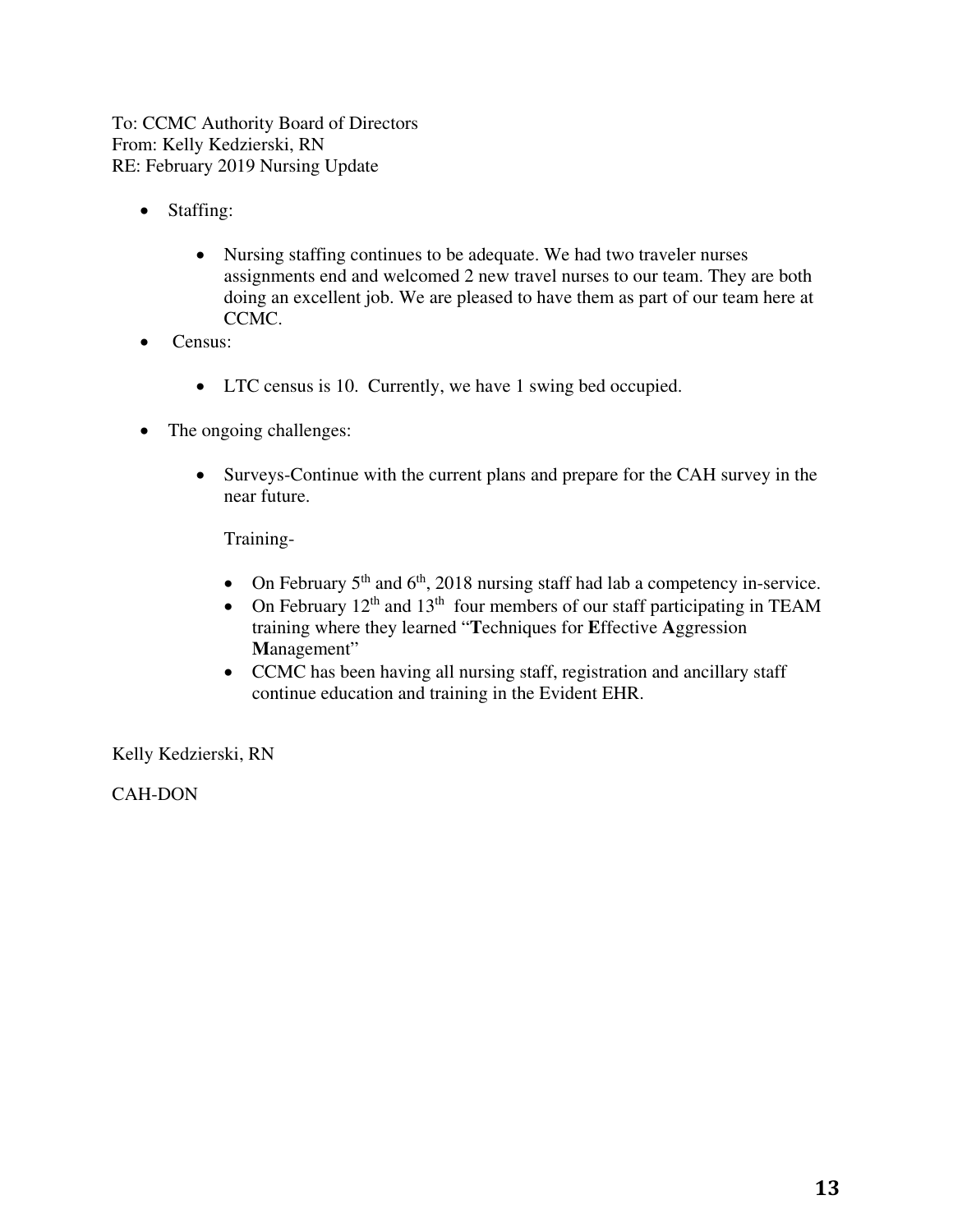To: CCMC Authority Board of Directors From: Kelly Kedzierski, RN RE: February 2019 Quality Improvement Report

#### **Quality Improvement**

The CCMC team is continuously and consistently working hard to build a healthcare system that focuses on keeping our community healthy, provides appropriate and timely access to excellent healthcare, and provides the right care, at the right time, in the right place, all the while promoting focused improvement.

Currently we are meeting on a monthly basis. The last Quality meeting was held on January 29, 2019 where we discussed:

- ICS demos for sand box to take place on February 19, 2019
- The Health Fair is scheduled for April  $27<sup>th</sup>$  we are working collaboratively on making it a great event!
- CCMC has been attending meetings regarding the Alaska Shield for emergency preparedness. As part of Alaska Shield 2019 assessment of the readiness of Cordova Community Medical Center to establish a Point of Dispensing in the event of an infectious outbreak will take place starting the week of April 6, 2019.

Our next Quality meeting will be held on February 26, 2019.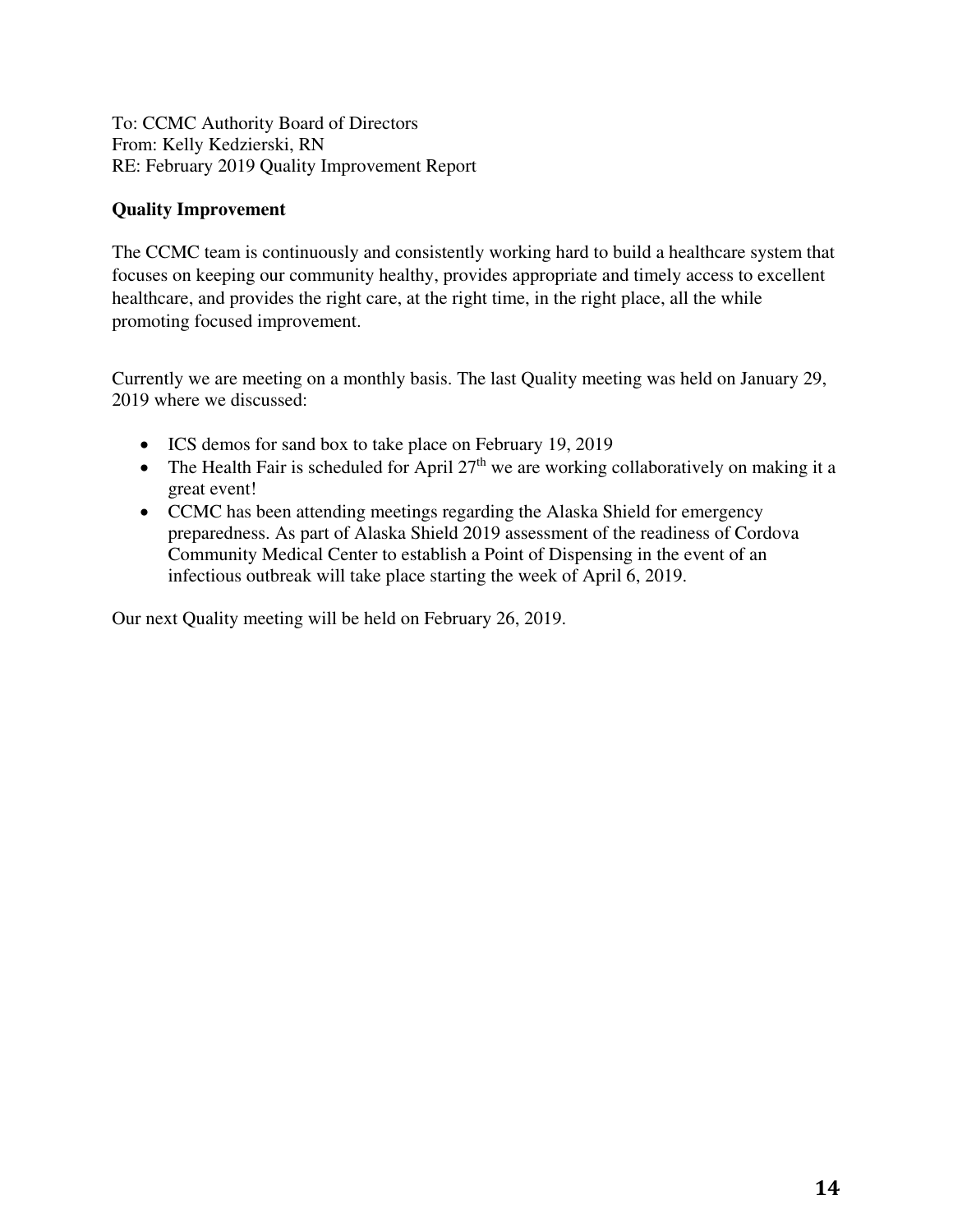To: CCMC Authority Board of Directors From: Kelly Kedzierski, RN RE: February 2019 Infection Control

#### **Infection Control**

- The last meeting was held on February  $5<sup>th</sup>$ , 2019. Our next meeting with be held on March 20, 2019
- At our last meeting we discussed the fast response of the nursing staff when addressing the blood bank alarm. A random unannounced test was performed and the nursing staff responded very quickly and appropriately.
- On February  $5<sup>th</sup>$  and  $6<sup>th</sup>$  the nursing staff participated in their annual lab competency in-service where the lab manager ensures that the nursing staff know how to competently perform certain lab test.
- We also discussed our annual inspection of our sterile processing machine/autoclave. It is in excellent working order. This is preventative maintenance to ensure that everything is working at maximal operating capacity and it is.

#### **Fun Facts**:

According to the CDC:

Chronic diseases are defined broadly as conditions that last 1 year or more and require ongoing medical attention or limit activities of daily living or both. Chronic diseases such as heart disease, cancer, and diabetes are the leading causes of death and disability in the United States. They are also leading drivers of the nation's \$3.3 trillion in annual health care costs.

Most chronic diseases are caused by key risk behaviors. By making healthy choices, you can reduce your likelihood of getting a chronic disease and improve your quality of life.

Most chronic diseases are caused by the following short list of risk behaviors:

- Tobacco use and exposure to secondhand smoke.
- Poor nutrition, including diets low in fruits and vegetables and high in sodium and saturated fats.
- Lack of physical activity.
- Excessive alcohol use.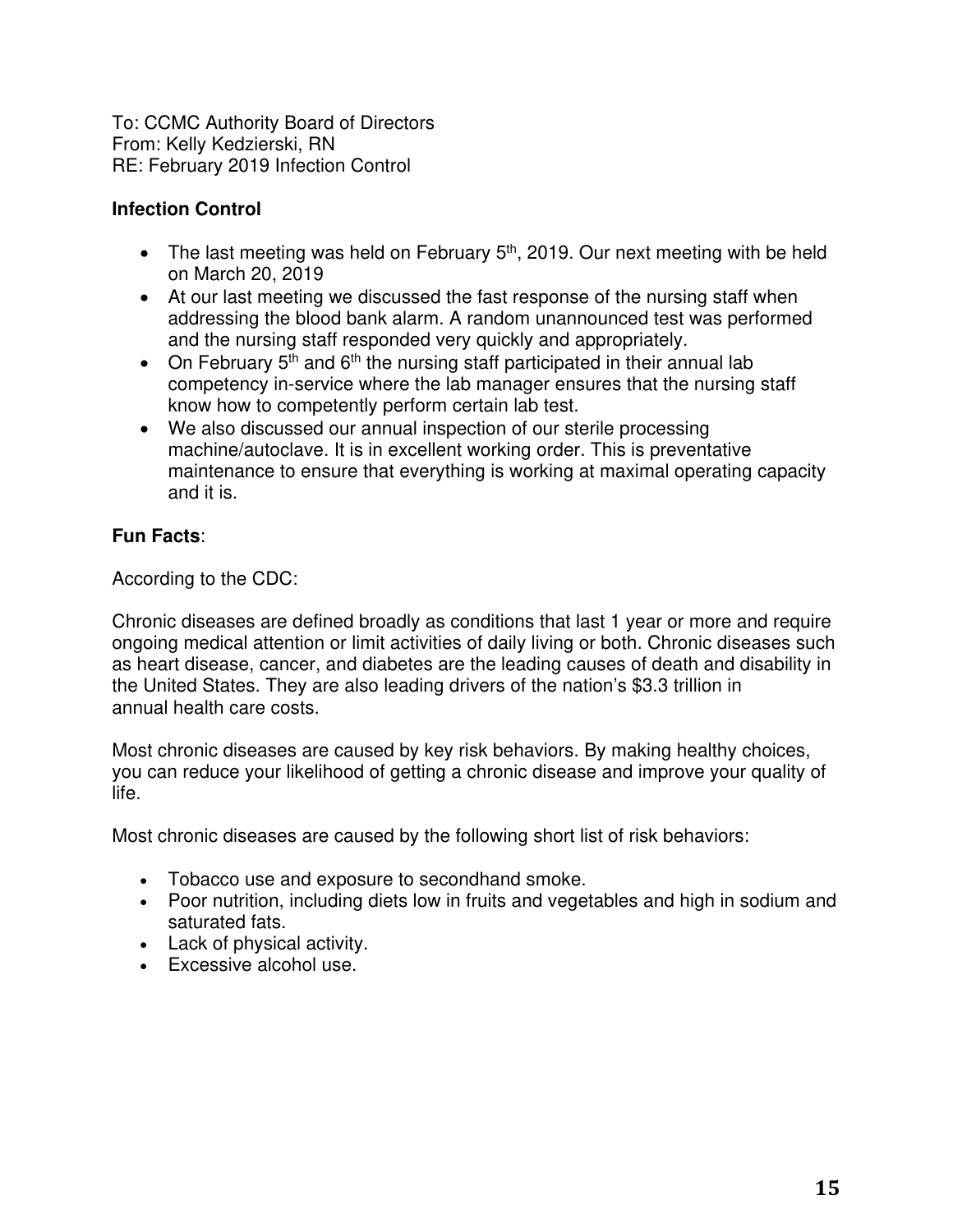

Stopping smoking (or never starting) lowers the risk of serious health problems, such as heart disease, cancer, type 2 diabetes, and lung disease, as well as premature death—even for longtime smokers. Take the first step and call 1-800- QUIT-NOW for FREE support.

Quit Smoking Tips From Former Smokers Eat Healthy



Eating healthy helps prevent, delay, and manage heart disease, type 2 diabetes, and other chronic diseases. A balanced diet of fruits, veggies, whole grains, lean meats, and low-fat dairy products is important at any age. If you are overweight, losing even 5% to 7% of your body weight can help prevent or delay type 2 diabetes.

ChooseMyPlate.gov Healthy Eating for a Healthy Weight Plan Healthy Meals Get Regular Physical Activity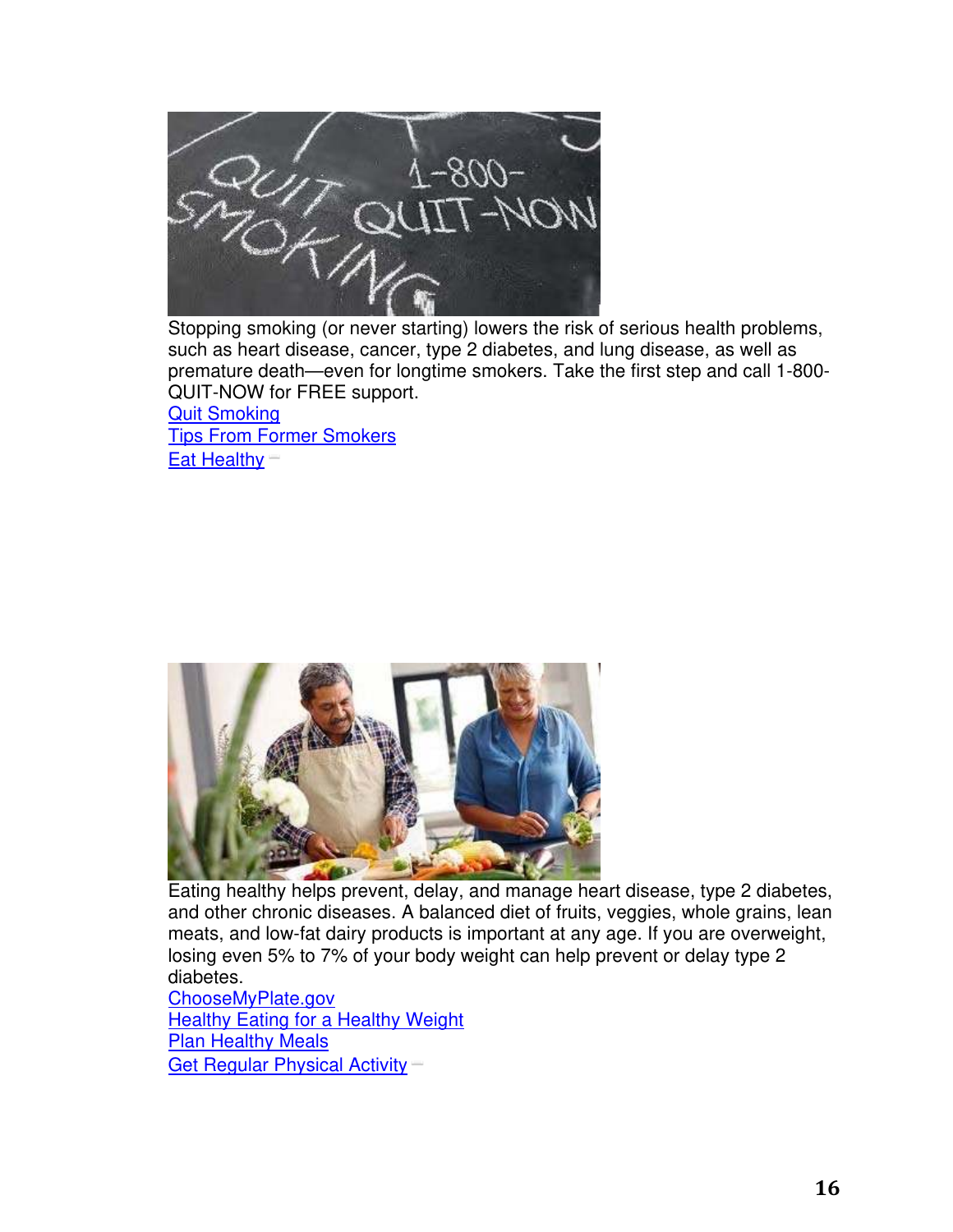

Regular physical activity can help you prevent, delay, or manage chronic diseases. Aim for moderate physical activity (like brisk walking or gardening) for at least 150 minutes a week. Physical Activity and Health Adding Physical Activity to Your Life

**Physical Activity for a Healthy Weight** Avoid Drinking Too Much Alcohol



Over time, excessive drinking can lead to high blood pressure, various cancers, heart disease, stroke, and liver disease. By not drinking too much, you can reduce these health risks. **Alcohol Use and Your Health**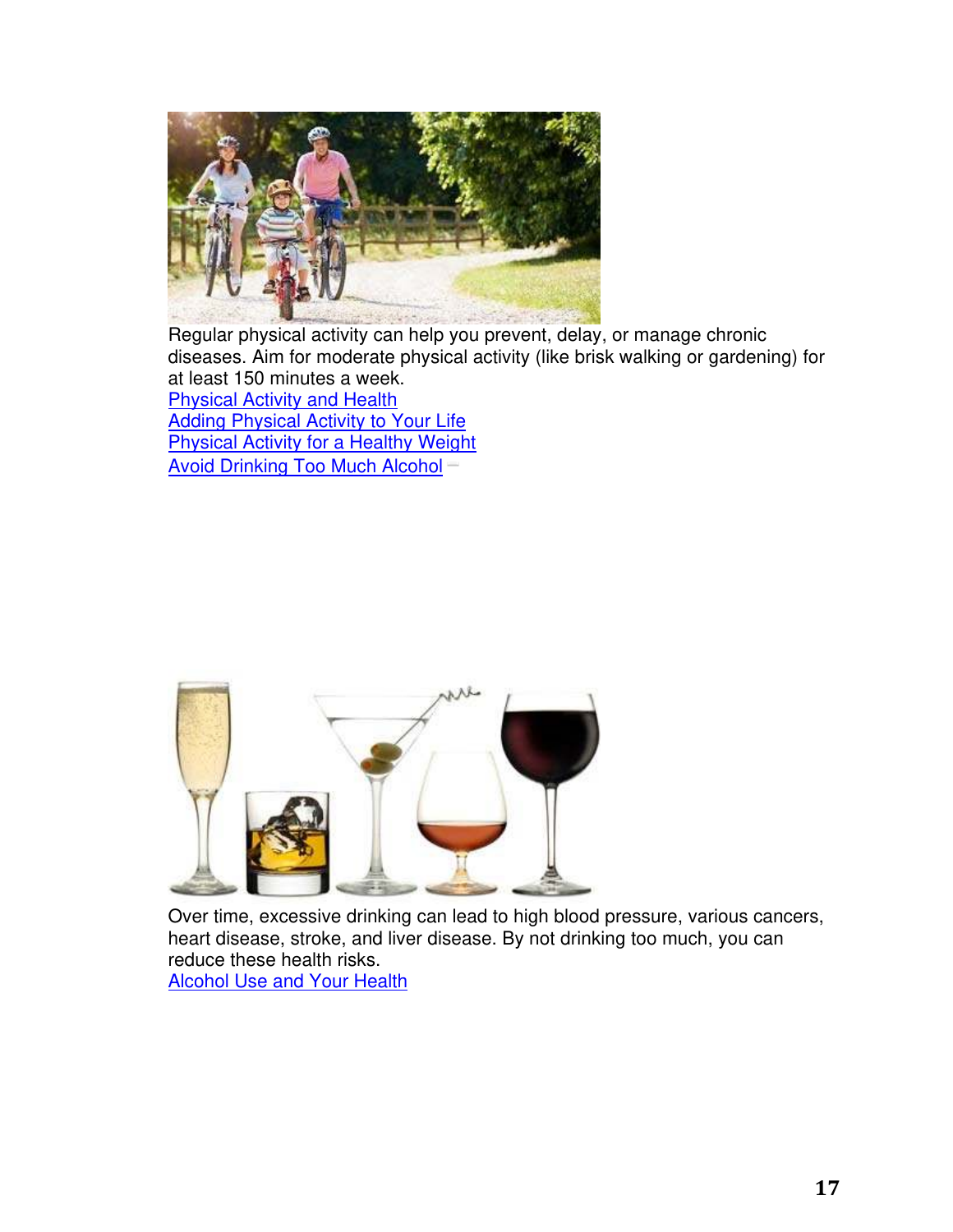Get Screened



To prevent chronic diseases or catch them early, visit your doctor regularly for preventive services. **Cancer Screening Tests Prediabetes and Diabetes Testing** Get Enough Sleep



Insufficient sleep has been linked to the development and poor management of diabetes, heart disease, obesity, and depression. Adults should get at least 7 hours of sleep daily. Basics About Sleep Know Your Family History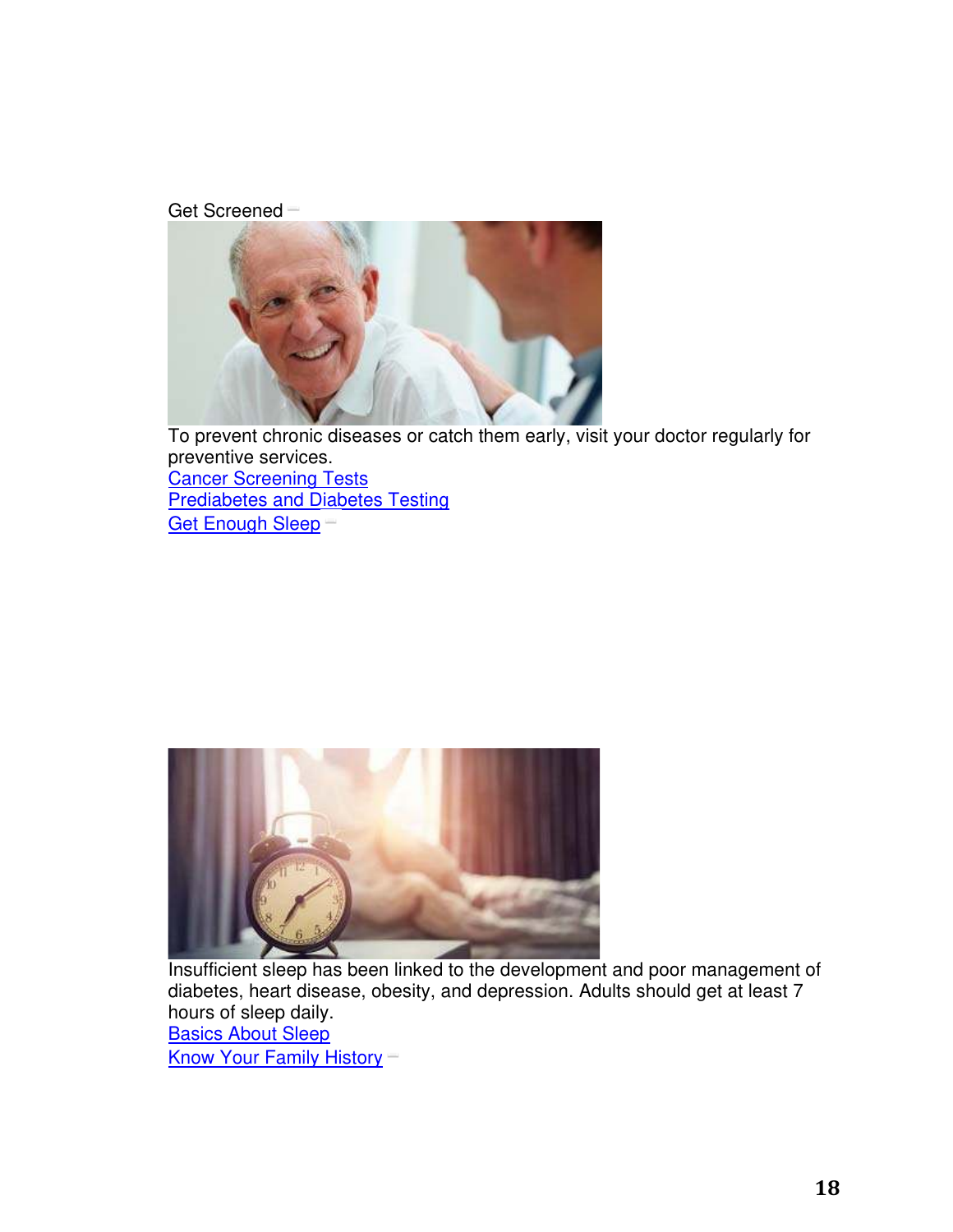

If you have a family history of a chronic disease, like cancer, heart disease, diabetes, or osteoporosis, you may be more likely to develop that disease yourself. Share your family health history with your doctor, who can help you take steps to prevent these conditions or catch them early. Family Health History

CDC Feature: Knowing is Not Enough—Act on Your Family Health History Make Healthy Choices in School, at Work, and in the Community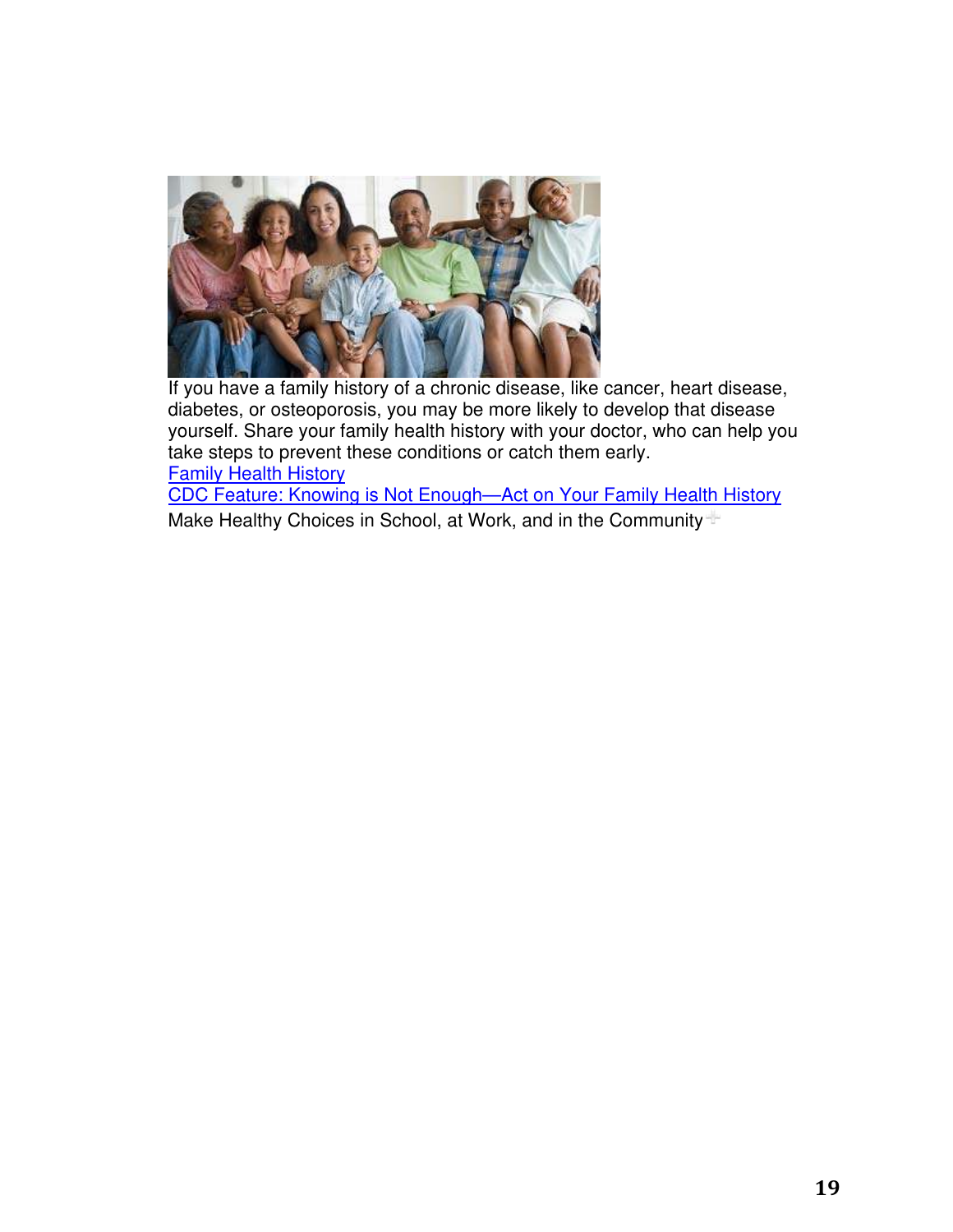# Cordova Health Fair



Make your health a priority & participate in this year's exciting activities: enter to win prizes!

CORDOVA HIGH SCHOOL GYM SATURDAY APRIL 27TH 8-12

# **Laboratory Blood Tests**

**Basic Health Fair Package** (FASTING) **\$40.00**

CMP - Blood chemistries (tests liver lung kidney function, electrolytes + blood sugar) CBC - blood cell count Lipid panel - cholesterol profile

> **Single Tests** (no fasting required) Blood Type (A,B,O and Rh Factor)

> > \$35.00

Hemoglobin A1C (long term glucose test for diabetes) \$35.00

 **Preparation for Laboratory Testing** In order to get accurate results metabolic and cholesterol panels require you to be FASTING for at least 8 hours before your blood draw. The morning before your blood draw take your usual medications and drink ONLY black coffee or water. Drinking water is encouraged before your blood draw

> PSA - Prostate Specific Antigen \$40.00 TSH - Thyroid Stimulating Hormone \$40.00 Vitamin D - Testing for Deficiency \$60.00

**If you cannot attend the Health Fair CCMC will be offering these low cost screening prices to the community April 25th 8-11 and April 30th 8-11** 

**Payments for Testing must be made in Cash or Check only Contact CCMC Laboratory with any further questions (907) 424-8232 20**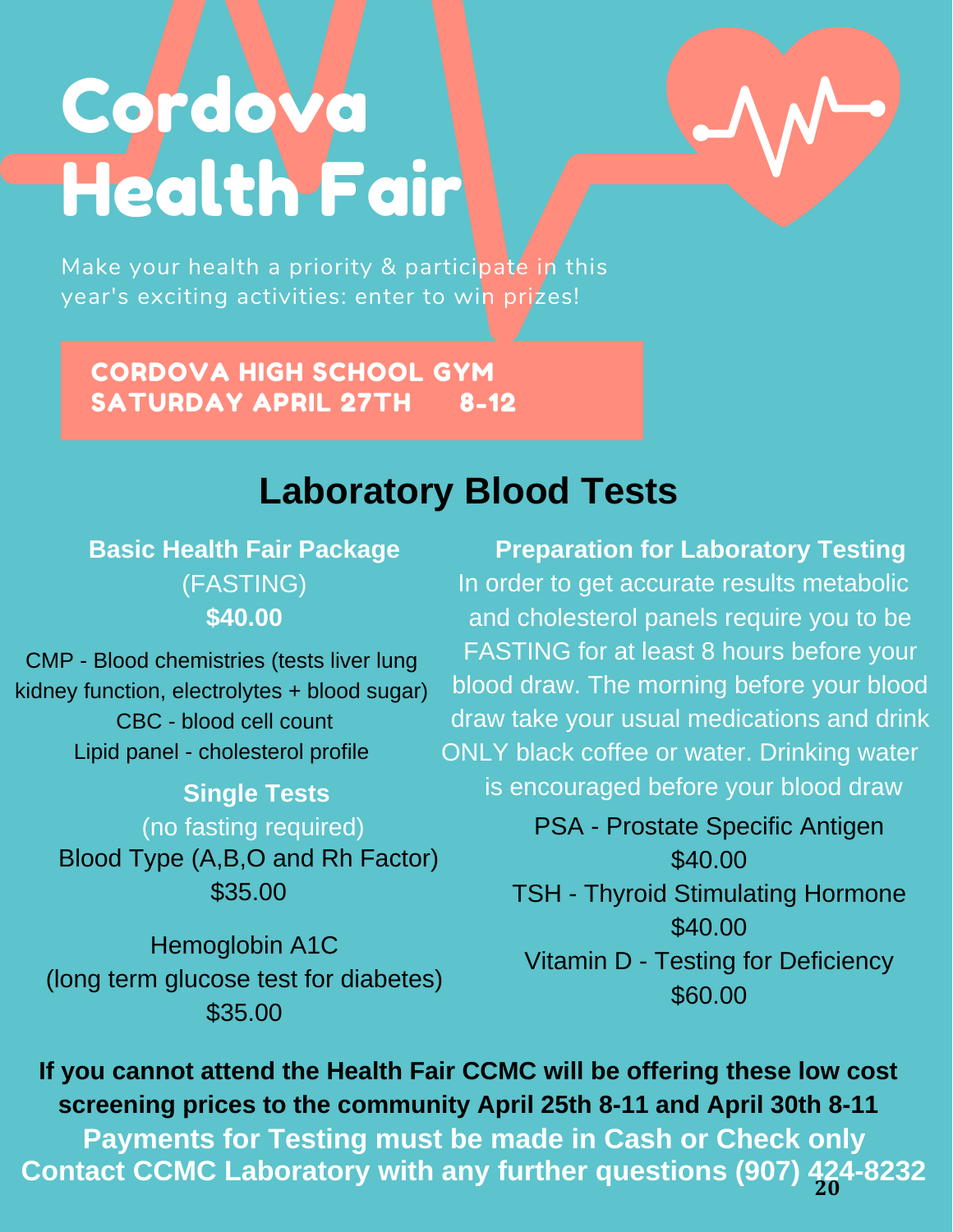

Date: February 28<sup>th</sup> 2019 **To:** CCMC Authority Board of Directors **From:** Director of Long Term Care, Kadee Goss RN **RE:** Nursing Report

- We still have 10 residents in our Long Term Care Unit
- Safety continues to be our number one goal with all of our residents. Beds are kept in low position, call lights in reach and hourly rounds on each resident completed by the staff to minimize the number of unwitnessed falls.
- Care plans are a continued part of all daily activities and care for each resident. They are updated quarterly and as need with any changes to the residents care. All the staff reviews the care plans to know what goals are set for each resident and what interventions we have in place to meet those goals.
- We have added an Admit Discharge Coordinator Holly Urton to our team here at CCMC. She has been a big apart of the residents care and communicating with the families and POA's.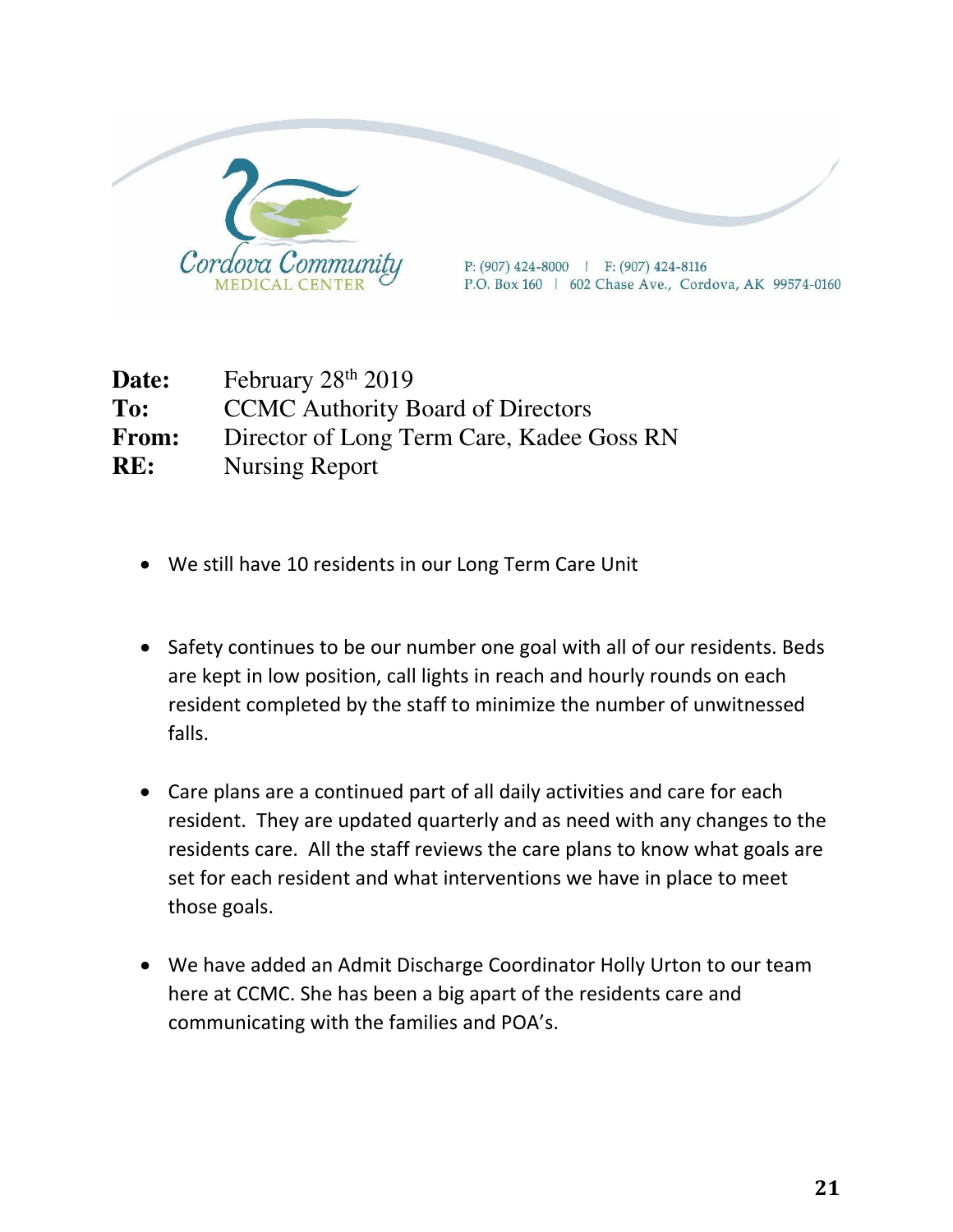

# Memorandum

To: CCMC Authority Board of Directors From: Scot Mitchell, FACHE, CCMC CEO Subject: Delineation of Privileges for Dr. Ross Dodge Date: 2/20/2019

**Suggested Motion:** "I move that the CCMC Authority Board of Directors approve the Medical Staff privileges for Ross Dodge, MD as requested."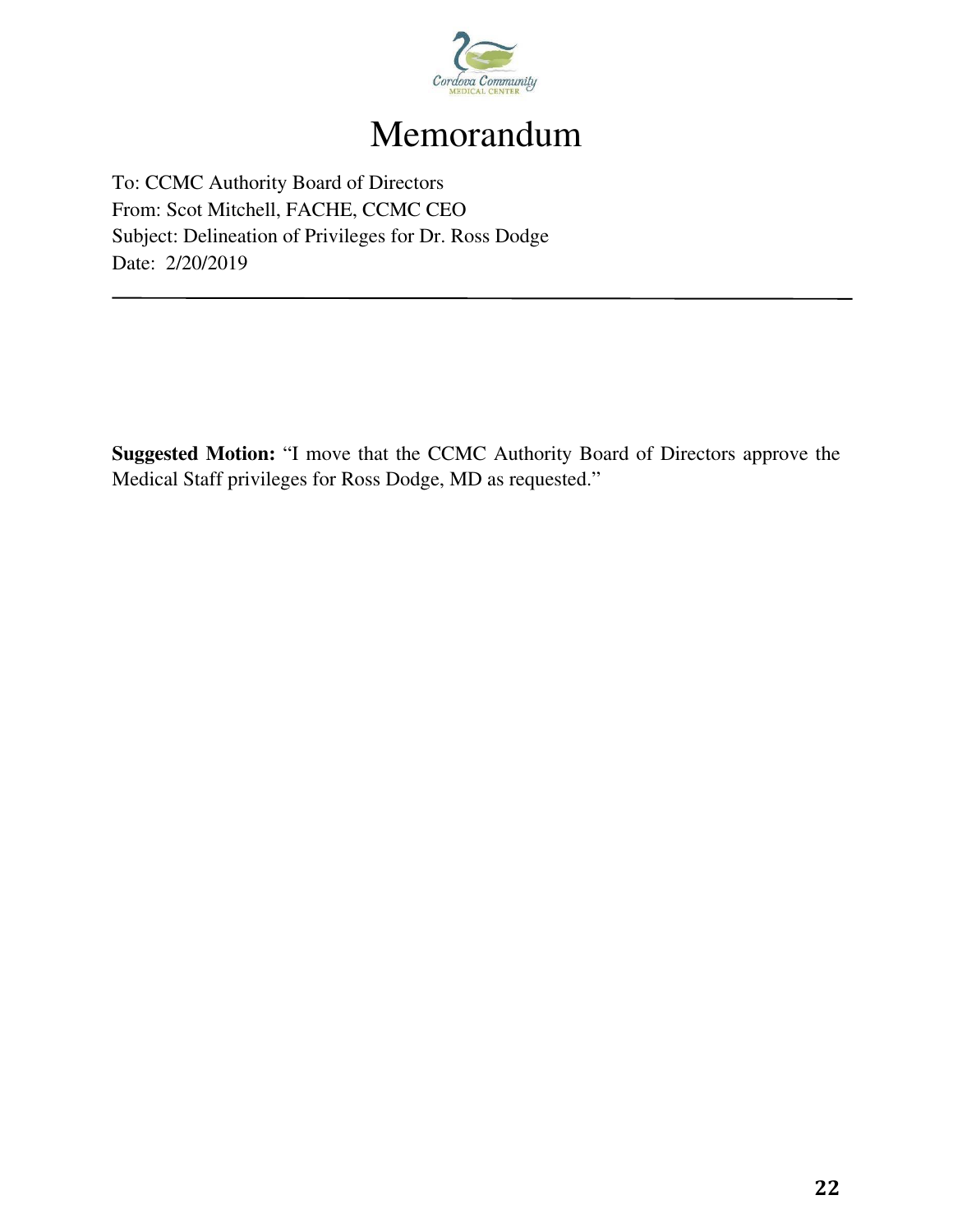- 1. Indicate your relationship to CCMC:
	- □ I am a CCMC employee
	- □ I am a CCMC Authority Board Member
	- □ I am a Sound Alternatives Advisory Board Member
	- □ I am a Cordova City Council or Council Committee Member
	- $\Box$  I am an Affected Person as defined in the Conflict of Interest Policy
	- □ Other
- 2. I acknowledge and agree to abide by CCMC's Confidentiality Policy which requires me to:
	- a. Maintain the strict confidentiality of CCMC's non-public information including, but not limited to protected health information, employee information, business or propriety information, and any other type of confidential information that I am not authorized to release or disclose.
	- b. Not pursue for personal gain any opportunities that arise from my knowledge of confidential or proprietary information acquired by virtue of my relationship to CCMC.
		- □ Yes □ No
- 3. I further acknowledge and agree to abide by CCMC's Conflict of Interest Policy which requires me to:
	- a. Disclose the existence and nature of any financial interest that may give rise to an actual, perceived, or potential conflict of interest to my supervisor or appropriate CCMC resource.
	- b. Put CCMC's interests before a personal interest in any business or corporate opportunity of which I learn in my role with CCMC.
	- c. Abstain from participating and absent myself from any board, committee, or other meeting which discusses or votes on matters where I have an actual, perceived, or potential conflict of interest.
	- d. Not accept any favor, payment in cash of any kind, gifts, or other items or service of value from any third party in exchange for influencing the actions of CCMC.
	- e. Supplement this disclosure and inform your supervisor or appropriate CCMC resource promptly in the event that a conflict of interest that has not yet been disclosed arises.
		- □ Yes □ No
- 4. Disclosure of interests.
	- a. Financial Interests. List and describe any financial interest that you or an immediate family member has, including ownership in vendors or consultants to CCMC, or in a business that competes with CCMC. Write "None" if you have no financial interests to disclose.